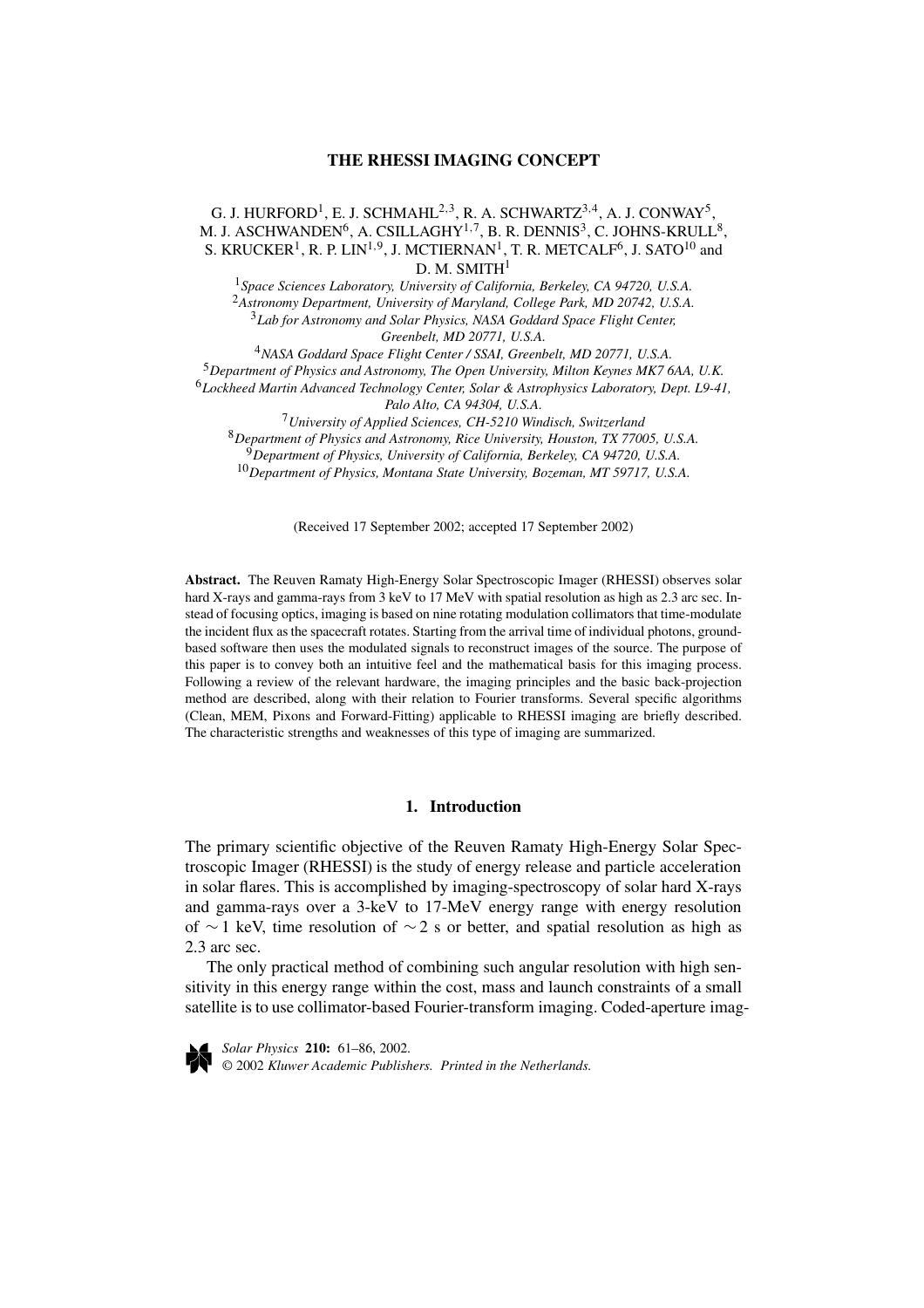ing, often used in astrophysics, would not be practical in this situation, since it would require a hard X-ray detector with  $\sim$  20 micron spatial resolution to achieve this angular resolution. (See Prince *et al.* (1988) for a review of imaging techniques.) One of the most powerful of the Fourier family of techniques is rotational modulation synthesis, first proposed by Mertz (1967) and implemented by Schnopper, Thompson and Watt (1968) for non-solar observations.

In a solar context, previous related instrumentation included the Hard X-ray Imaging Spectrometer (HXIS) (Van Beek *et al.*, 1980), a direct-imaging hard X-ray telescope flown on the Solar Maximum Mission. Although its multi-grid collimator (divided into  $\sim$  10<sup>3</sup> subcollimators) achieved 8 arc sec resolution, its one-to-one association of imaging pixels to detector elements seriously limited its sensitivity. A Rotating Modulation Collimator (RMC) was used for solar flare X-ray imaging with angular resolution of 28" in the 20-40 keV energy range on the *Hinotori* mission (Makishima *et al.*, 1977; Ohki *et al.*, 1982; Enome, 1982). Subsequently, the Hard X-ray Telescope (HXT) on the *Yohkoh* satellite used non-rotating Fourier synthesis with angular resolution of  $\sim 8''$  in the 20–100 keV energy range (Kosugi *et al.*, 1991). A balloon-borne solar telescope with two RMCs, the High Energy Imaging Device (HEIDI) (Crannell, 1994) was used as a vehicle for making several relevant engineering advances including the demonstration of a high-bandwidth, high-resolution solar aspect system and the development of error-analysis techniques for the RMC optical design.

Among the new features of RHESSI imaging are its high angular resolution, its use of aspect knowledge in place of precision pointing, its fine energy resolution and wide energy range viewed with a common set of grid 'optics', its relative immunity to alignment errors, its ability to self-calibrate its own instrumental response and its measurement of a large number ( $\sim 10^3$ ) of Fourier components for improved image quality.

An overview of the RHESSI mission is provided by Lin *et al.* (2002). Further information can be found at the following web sites: *http://ssl .berkeley.edu/hessi* and *http://hesperia.gsfc.nasa.gov/rhessidatacenter*. The purpose of this paper is to describe the concepts and techniques of RMC imaging as implemented on RHESSI. An appreciation of the strengths and weaknesses of these techniques may prove useful both for making such images and for evaluating them.

## **2. The RHESSI Imager – a Brief Hardware Description**

### 2.1. THE SUBCOLLIMATORS

The RHESSI imaging hardware is described in detail by Zehnder *et al.* (2002). A schematic view (Figure 1) shows a set of nine bi-grid subcollimators, each consisting of a pair of widely separated grids in front of a corresponding non-imaging X-ray/gamma-ray detector. Each grid consists of a planar array of equally-spaced,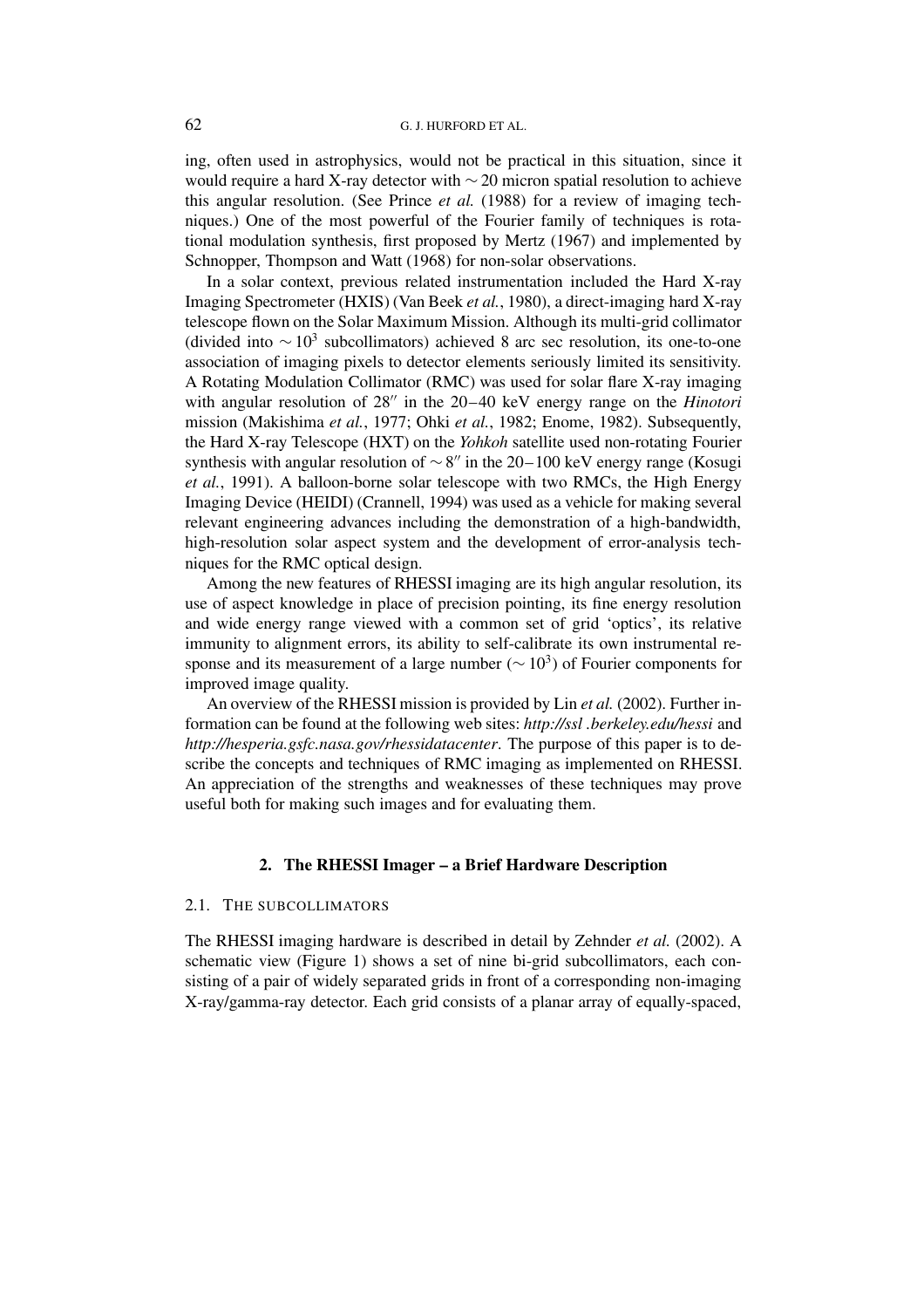

*Figure 1.* Perspective of the RHESSI imager. The key imager components are two identical sets of nine grids mounted on front and rear grid trays. A corresponding set of nine cooled germanium detectors is mounted behind the rear grids. The solar aspect system (SAS) consists of three lenses mounted on the front grid tray which focus optical images onto SAS CCDs on the rear grid tray.

TABLE I RHESSI – nominal grid parameters.

| Subcollimator number                       | $\mathbf{1}$ | $\mathcal{D}_{\mathcal{L}}$ | 3    | 4                                                     | 5    | 6    | 7    | 8    | 9    |
|--------------------------------------------|--------------|-----------------------------|------|-------------------------------------------------------|------|------|------|------|------|
| Pitch (mm)                                 |              |                             |      | 0.034 0.059 0.102 0.177 0.306 0.530 0.918 1.590 2.754 |      |      |      |      |      |
| slit width (mm)                            |              |                             |      | 0.020 0.035 0.061 0.106 0.184 0.318 0.477 0.811 1.487 |      |      |      |      |      |
| FWHM resolution (arc sec) $2.26$ 3.92 6.79 |              |                             |      | 11.76 20.36 35.27 61.08 105.8 183.2                   |      |      |      |      |      |
| Max. transmission                          | 0.60         | 0.60                        | 0.60 | 0.60                                                  | 0.60 | 0.60 | 0.52 | 0.51 | 0.54 |
| Grid thickness (mm)                        | 12           | 2.1                         | 3.6  | 6.2                                                   | 10.7 | 18.6 | 6.2  | 6.2  | 30.0 |
| Slat material                              | Mo           | W                           | w    | W                                                     | W    | W    | W    | W    | W    |
| Field of view (deg)                        | 1.0          | 1.0                         | 1.0  | 1.0                                                   | 1.0  | 1.0  | 4.4  | 75   | 2.8  |

X-ray-opaque slats separated by transparent slits. Within each subcollimator, the slits of the two grids are parallel and their pitches are identical. The nominal parameters of the RHESSI grids are listed in Table I. Details of the grid geometry, calibration and response as a function of energy will be given in a forthcoming paper by Hurford *et al*.

As illustrated in Figure 2, the transmission through the grid pair depends on the direction of the incident X-rays. If the direction of incidence is changed as a function of time, the transmission of the grid pair is modulated in time as the shadow of the slats in the top grid alternately falls on the slits or slats in the rear grid. For slits and slats of equal width, the transmission is time-modulated from zero to 50% and back to zero as the direction to the source changes. One cycle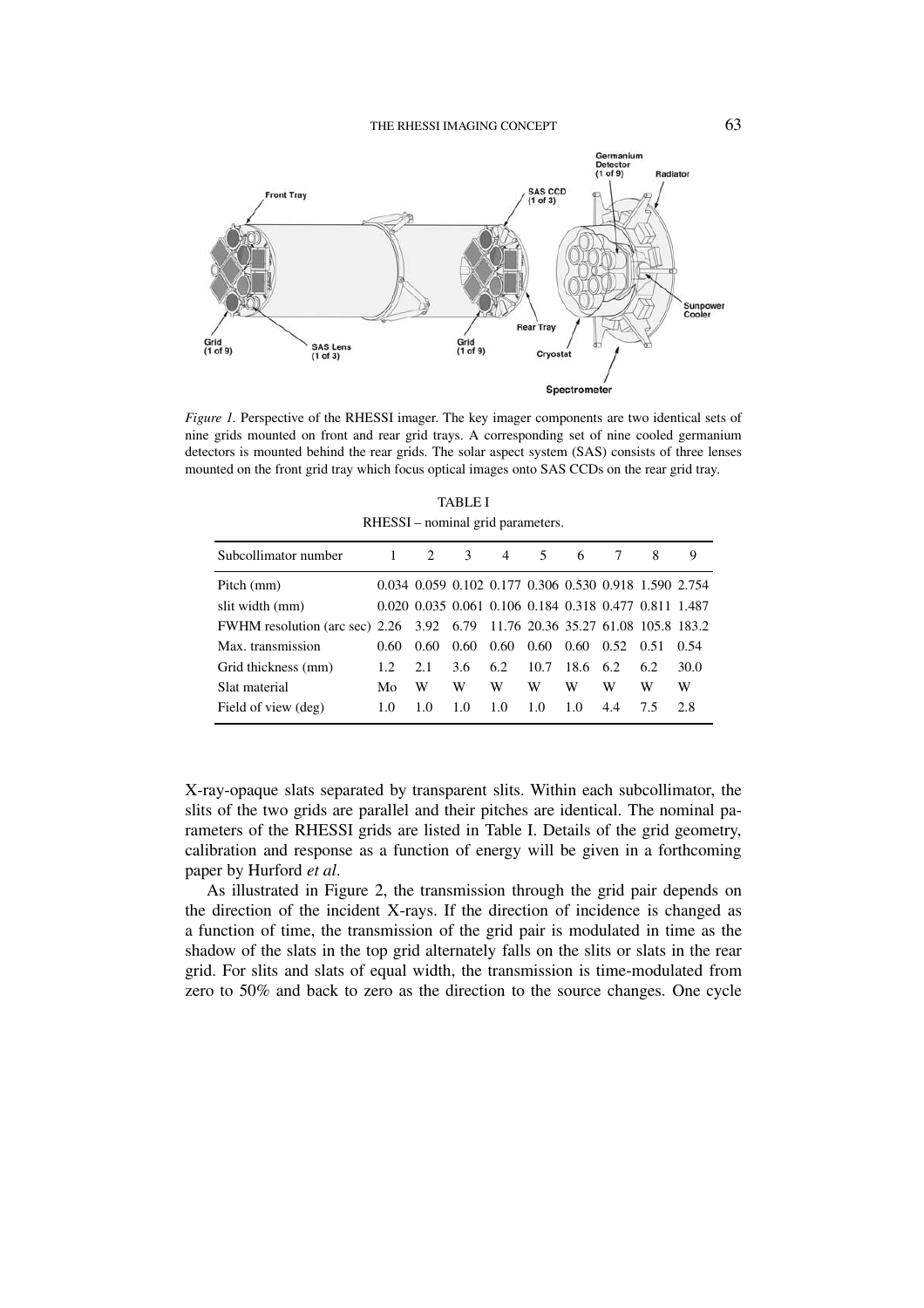

*Figure 2.* Schematic geometry of the RHESSI subcollimators, showing representative incident photons with respect to the collimator axis.

of this periodic transmission occurs for a change in source angle (in the plane orthogonal to the slits) of  $p/L$  where *L* is the separation between grids (1550 mm). The angular resolution is defined as  $p/(2L)$ . For off-axis sources, changing the angle between the source and collimator is achieved by rotating the spacecraft at  $\sim$  15 revolutions per minute.

# 2.2. OTHER SUBSYSTEMS

The role of the detector and data system is to record the arrival time and energy of each photon detected, allowing the modulated count rate to be determined as a function of rotation angle.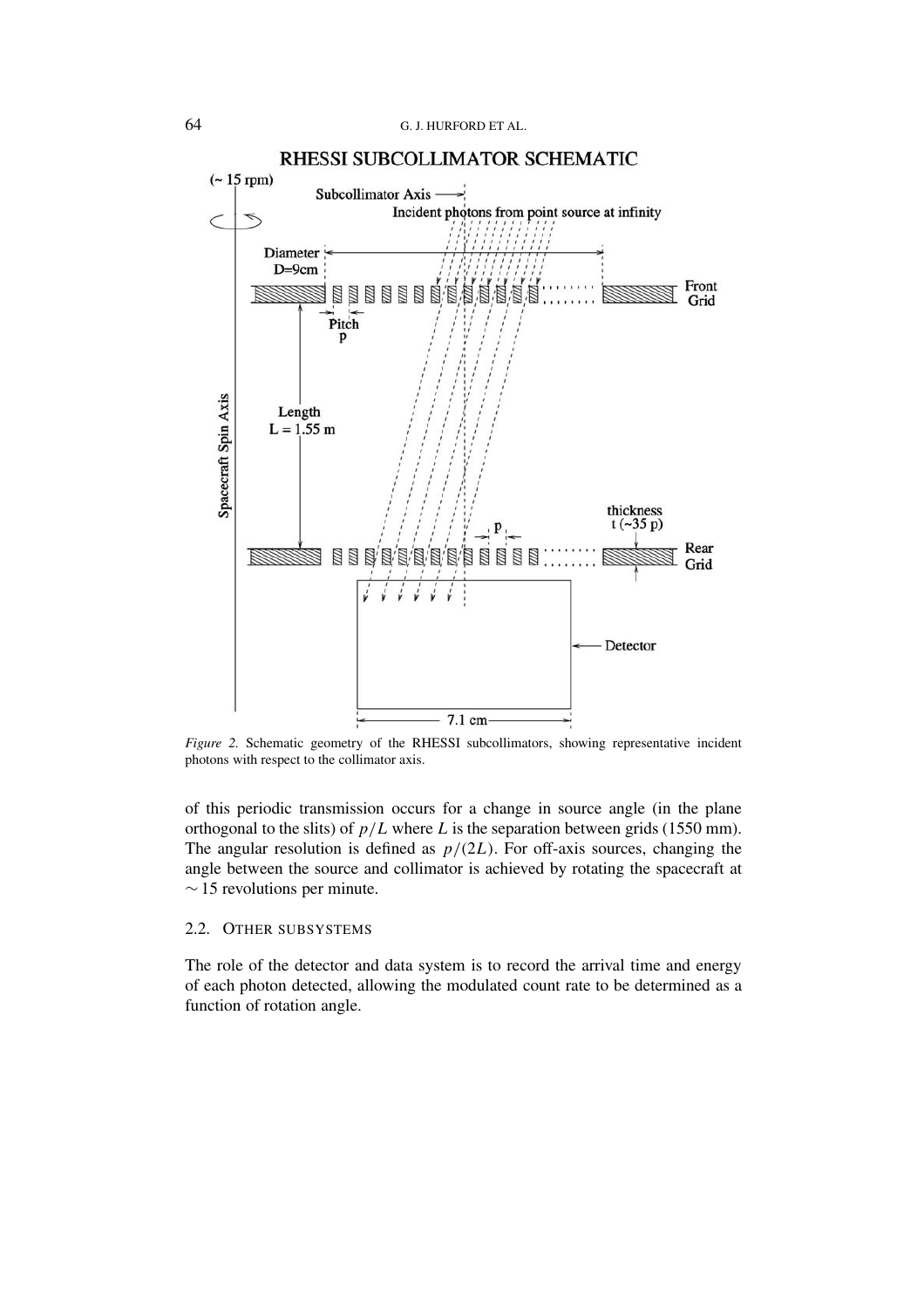The detectors, described by Smith *et al*. (2002), are high-purity germanium crystals, each electrically divided into front and rear segments. The  $\sim$  1-cm thick front segment is sensitive from 3 keV to  $\sim$  200 keV while the  $\sim$  7-cm thick rear segment extends the response to 17 MeV. Detector segmentation shields the rear segment from the intense flux of low-energy X-rays during moderate flares. Since the detectors themselves have no spatial resolution, they are optimized for high sensitivity and energy resolution. The detectors are mounted in a cryostat and are mechanically cooled to  $\sim$  75 K.

The electrical output pulse from each detected photon is amplified, shaped, digitized and passed to the Instrument Data Processing Unit (IDPU) (Curtis *et al.*, 2002). The IDPU stores information about each photon as a 32-bit event word that includes the detector ID, a 14-bit energy tag and the arrival time. This time is recorded with 1 microsecond resolution to enable all combinations of coincidence events between segments and detectors to be inferred during data analysis. A 4- Gbyte solid-state recorder, corresponding to almost  $10<sup>9</sup>$  events, stores the data for periodic downloading. An average of 1.8 Gbytes per day is transmitted to the ground.

A high-bandwidth solar aspect system (SAS) (Zehnder *et al.*, 2002) permits substitution of accurate pointing knowledge for pointing stability, which need only be controlled to arcminutes. The SAS consists of 3 lenses in the front grid plane that focus solar images onto a set of 3 linear diode arrays in the rear grid plane. The solar limb is determined at 6 positions (2 per array) at rates up to 128 Hz (16 Hz typical), giving pitch and yaw to  $\sim 0.4$ " r.m.s.

Roll aspect is provided by one of two redundant star scanners. Imaging to date has used a Photo-Multiplier-Tube Roll Aspect System (PMTRAS) (Hurford and Curtis, 2002). This system views the star field perpendicular to the Earth–Sun line and determines absolute roll to  $\sim$  1 arcminute by noting the times at which bright stars are detected as the spacecraft rotates. Data are also available from the other roll aspect system (RAS) (Zehnder *et al.*, 2002), which is based on a similar concept but uses a linear photodiode in place of the photomultiplier.

The data handling concept outlined above must accommodate potential count rates in excess of  $10^6$  s<sup>-1</sup> detector<sup>-1</sup> where the finite response time of the detector and data handling system become relevant (Smith *et al.*, 2002). This accommodation employs four techniques, the goals of which are to preserve the sensitivity to rare high-energy gamma-rays while maintaining the ability to image lower energy X-rays, whose incident flux can be  $\sim$  12 orders of magnitude higher.

The first technique is to apply corrections for the estimated dead time of the detector/electronics. Spare bits in the event words are used to encode this dead time with 512 microsecond time resolution. This is sufficient to follow the effects of modulation for all the grids.

Second, as the dead time becomes larger, on-board software commands either or both of two sets of nine aluminum attenuators (Smith *et al.*, 2002) to be mechanically inserted between the rear grids and the detectors. The attenuators reduce the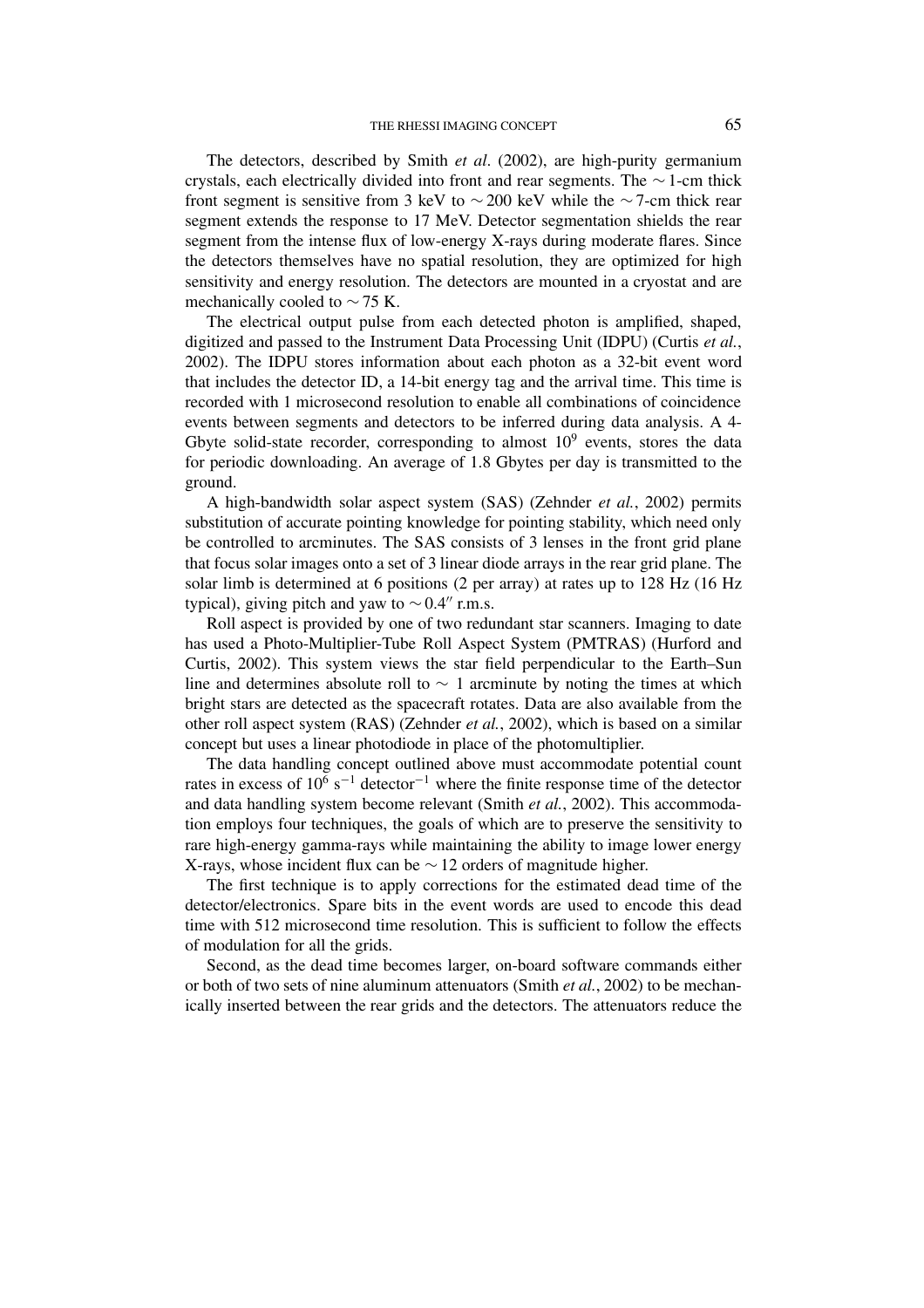## 66 G. J. HURFORD ET AL.

flux of low-energy photons that reach the detectors while having no effect above  $\sim$  100 keV.

Third, when count rates become sufficiently high that the modulation is suppressed by dead time, an additional technique, capable of handling higher count rates, is automatically activated. In this 'fast rate mode', front detector counts are sorted into just 4 energy channels with time bins that are sufficiently short to preserve the modulation. This permits imaging at higher count rates than is possible by fully digitizing and time-tagging individual photons.

A fourth technique is used to deal with the finite size of the solid-state recorder. As the recorder becomes filled, a decimation scheme is automatically enabled to digitally discard a fixed fraction of front-segment events below an energy threshold. Both the fraction and the energy thresholds can be preset by ground commands. Discarding events in this way does not introduce any bias that would affect the modulation.

Two features of the detector response, both discussed by Smith *et al.* (2002), are particularly relevant in an imaging context. The first is that substantial data gaps (up to several hundred milliseconds) are observed. Since these gaps have a characteristic signature, the time and duration of their occurrence can be determined independently and are treated as periods of zero live time.

The second feature is pulse pileup (Datlowe, 1975) whereby two or more lowenergy photons arrive 'simultaneously' and are indistinguishable from a single higher-energy photon. This has long been a complication for solar X-ray spectroscopy and at very high count rates it can also introduce artifacts in the imaging. The pileup counts are generated at a rate that goes roughly as the square of the detected low-energy count rates. Therefore, they are also modulated but appear at higher energies. This can result in 'ghost' low-energy sources appearing in images nominally formed from high-energy photons.

# **3. Modulation Principles**

#### 3.1. THE MODULATION PROFILE

As described above, the RHESSI imaging hardware uses a set of rotating collimators to time-modulate the detected photon flux. To understand how this encodes imaging information, it is conceptually useful to adopt the perspective of a rotating coordinate system fixed on the collimator. From this perspective, in the typical case of a distant source that is slightly offset from the collimator axis (illustrated in Figure 2), the source moves in a circle about the rotation axis. The component of source motion parallel to the slits does not cause modulation. It is the simple harmonic motion perpendicular to the slits that modulates the count rates. (A characteristic of the resulting modulation is that while its frequency varies, it is locally periodic in time over a limited range of rotation angles.)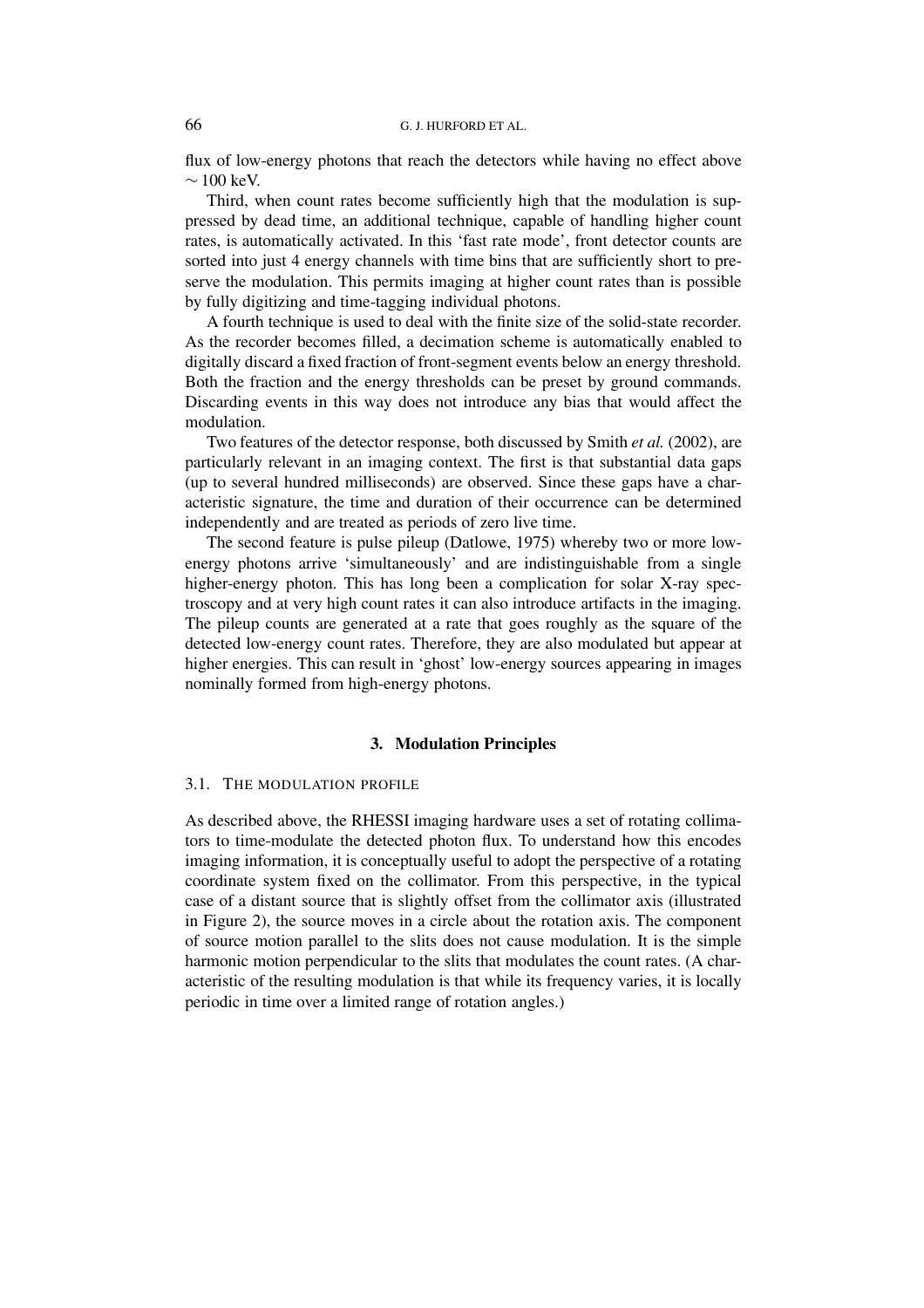For a single source, the various panels in Figure 3 show how the resulting modulated count rates (modulation profiles) depend on the source intensity, location and size. The first panel, with which the others may be compared, shows the modulation profile of a single point source. The second panel assumes a source with the same location, but one half the intensity. Since the response of the the collimator/detector system is linear, changing the intensity of the source just decreases the amplitude of the modulation without changing its shape. The third panel shows the effect of moving the source in azimuth about the rotation axis. This shifts the modulation profile in time. Moving the source further off-axis increases the number of modulation cycles per rotation as shown in panel 4. Increasing the diameter of the source while keeping its total intensity the same (panel 5) reduces the amplitude of the modulation while leaving the time-averaged transmission unaffected. Further increases in source size (compared to the resolution of the collimator) reduce the modulation still further (panel 6).

In practice, of course, real sources may be more complex, and the sum of their multiple components yields a modulation profile such as illustrated in the last panel in Figure 3. Thus, the central data analysis task for RHESSI imaging is the inverse problem of deducing the source geometry, given a set of observed modulation profiles from the different subcollimators. Much of the remainder of this paper will be devoted to the different approaches taken to the solution of this problem.

We can set the stage for solving this inverse problem by digitizing the modulation profile into a series of time bins, and by describing the brightness distribution in the source plane as a pixelized image  $F_m$ , where  $F_m$  is the photon flux (photons cm<sup>−</sup><sup>2</sup> s<sup>−</sup>1) from pixel *m* incident on RHESSI's front grids.

Neglecting background and for a specific energy interval, the following formal equation shows that the expected counts in the *i*th time bin is given by

$$
\mathcal{C}_i = A \sum_m P_{im} F_m \Delta t_i. \tag{1}
$$

In this notation, *Pim* is the probability that a photon originating in pixel *m* and incident on the front grid will be counted in the *i*th time bin during interval  $\Delta t_i$ by a detector with area, *A*. (Note that since *m* is the index of a two-dimensional map, *Pim* is really a numerical 'cube'.) Since *Pim* may be calculated from the grid properties and collimator aspect, the inverse problem can be summarized as follows: find the source map,  $F_m$ , given a measurement of count rates  $C_i$  in each time bin.

## 3.2. DESCRIBING THE GRID RESPONSE

The solution of the inverse problem posed by Equation (1) requires a knowledge of *Pim*, the probability that a photon from map pixel *m* will be detected in the *i*th time bin. This requires calculation of the transmission probability of a grid pair as a function of energy and direction of incidence. In this section, we describe the approach taken to accomplish this.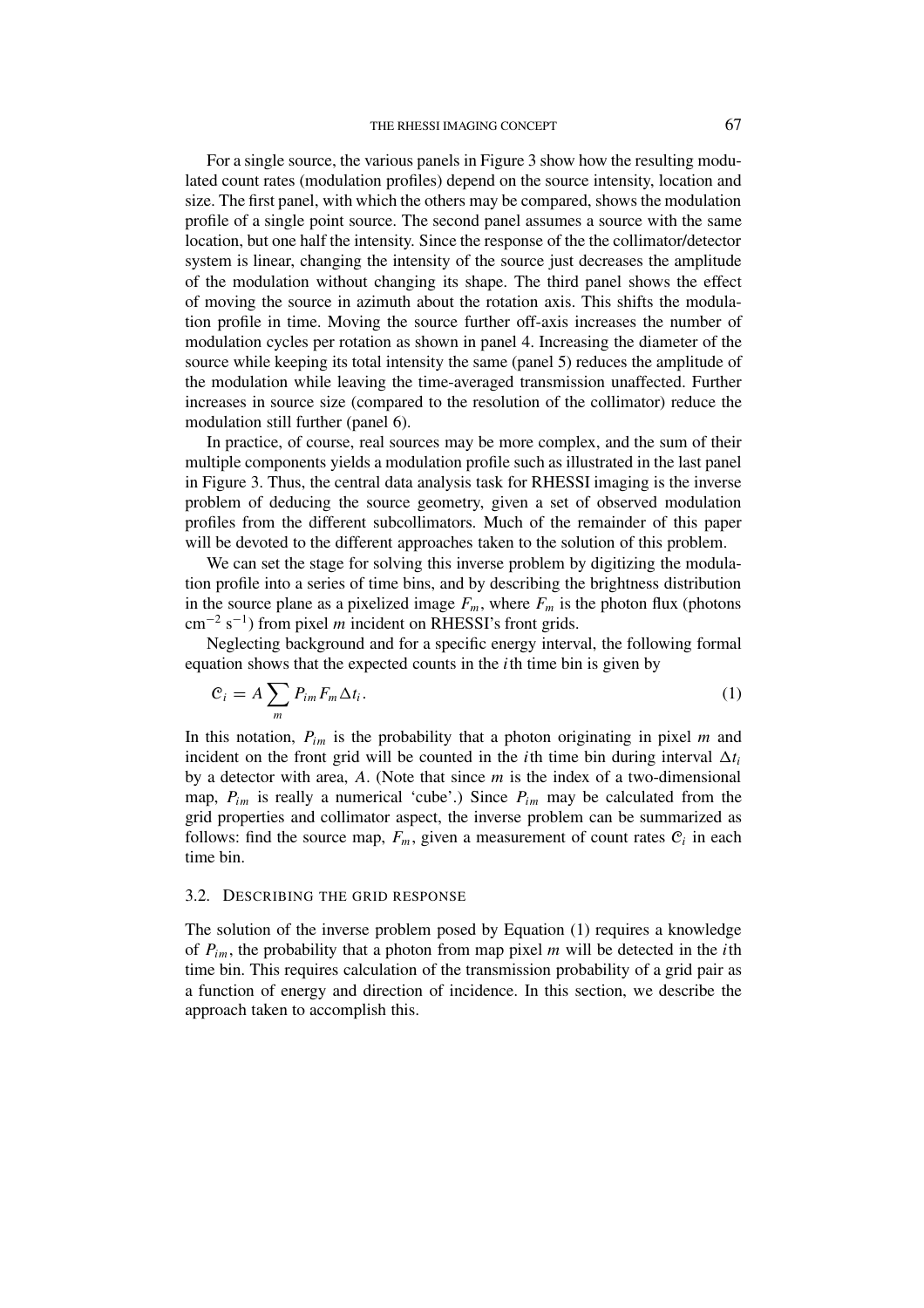

*Figure 3.* Modulation profiles plotted for one complete rotation for various configurations of an off-axis source, assuming ideal grids of pitch P with equal slits and slats mounted on a collimator that is rotating uniformly about a fixed axis. As discussed in the text, successive panels show the effect on the modulation profile of changing the source characteristics. R and *φ* are the radial offset and azimuth of the source position relative to the axis of rotation.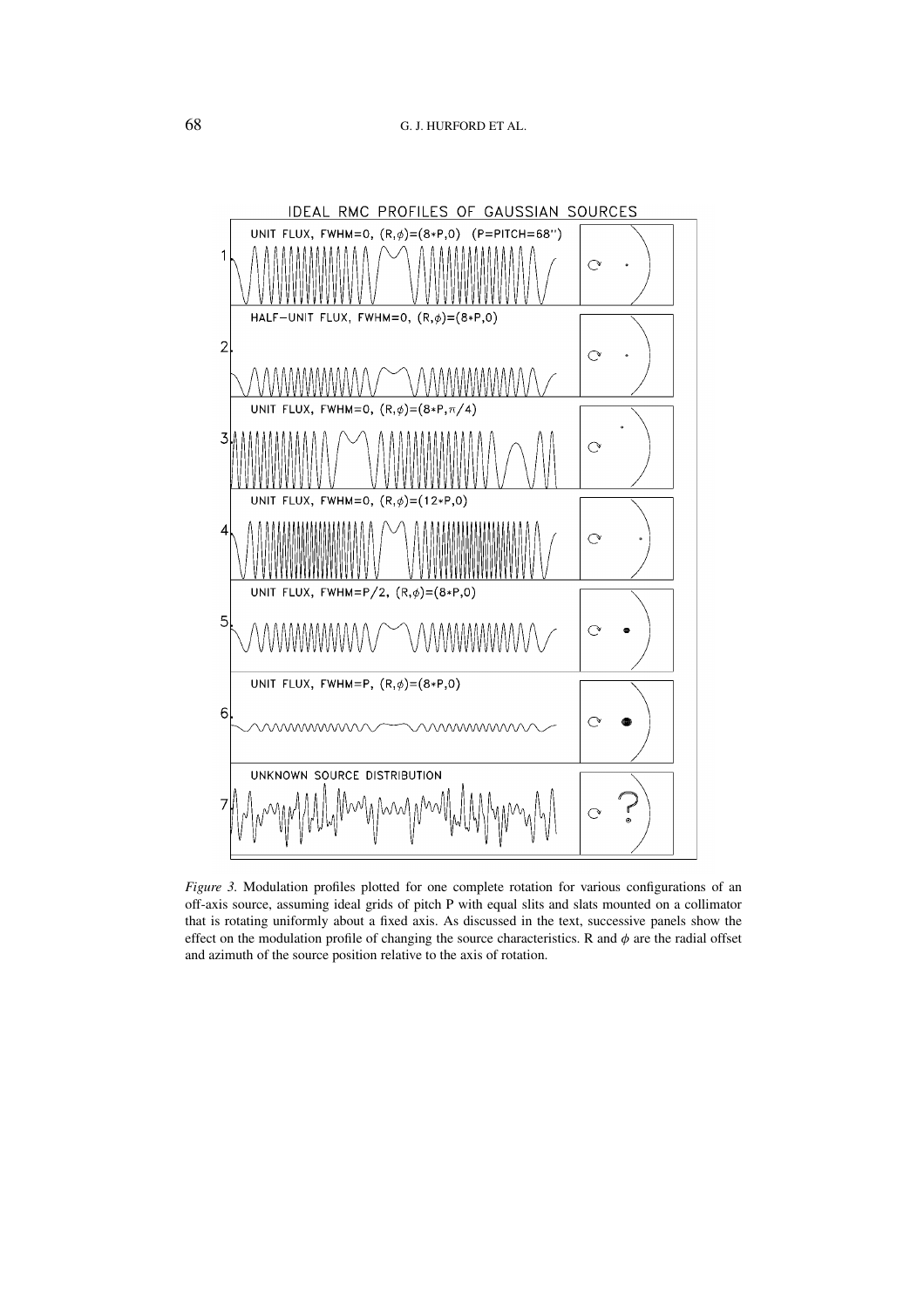To introduce this issue, we return briefly to the idealized case of thin, opaque grids with equal slit and slat widths, for which the rapid modulation takes on a triangular form ranging between 0 and 50%. Since this time profile is periodic as a function of angle of incidence in the plane orthogonal to the slits, the transmission probability can be described in terms of the first few harmonics of its expansion as a Fourier cosine series containing only odd harmonics:

$$
\wp_{\text{triangle}}(\Phi) = \frac{1}{4} \left( 1 + \frac{8}{\pi^2} \cos(\Phi) + \frac{8}{9\pi^2} \cos(3\Phi) + \frac{8}{25\pi^2} \cos(5\Phi) + \cdots \right), (2)
$$

where  $\Phi = 2\pi \theta L/p$ . (*p* is the grid pitch; *L* is the distance between front and rear grids;  $\theta$  is the angle of incidence in the plane orthogonal to the slits.) This is equivalent to the form used by Schnopper *et al.* (1970) for their observations of the Galactic center with a rocket-borne RMC.

There are several reasons why the triangular functions described by Equation (2) cannot be applied directly to RHESSI. As photon energies increase, the grids become transparent. The slits and slats are, in general, not equal. The peak transmissions are decreased by internal shadowing within each grid due to the large ratio of grid thickness to slit width (Table I). The grids have imperfections, due to fabrication tolerances and to structural design features. Diffraction effects become relevant below ∼ 4 keV for subcollimator 1. Furthermore, these effects are not independent since, for example, some moderate energy photons, incapable of penetrating the grids directly, can penetrate the corner of a slat when they are incident from a few arc min off-axis.

In previous missions such as *Yohkoh* HXT, such effects were not as severe and so could be accommodated by modifying the triangular functional form and introducing more parameters (Sato, Kosugi, and and Makishima, 1999). However, for RHESSI, a different approach is necessary. All the factors identified above can be quantitatively described by generalizing Equation (2) to express the transmission of the grid pair in the form

$$
\wp(\Phi) = T(1 + a_1 \cos[\Phi - \Psi_1] + a_2 \cos(2[\Phi - \Psi_2]) + a_3 \cos(3[\Phi - \Psi_3]) + \cdots),
$$
\n(3)

where *T* is the average collimator transmission,  $a_i$  and  $\Psi_i$  are relative modulation amplitudes and collimator phases for the *i*th harmonic. (In this terminology, harmonic 1 is the fundamental.) For ideal grids, these parameters would have fixed values, but for RHESSI, *T* and the other coefficients become slowly varying functions of angular offset and energy. Note that the expansion includes terms with both even and odd harmonics. Use of the higher-order terms is in fact desirable since the 2nd and 3rd harmonics effectively increase the angular resolution of each grid by factors of 2 and 3, respectively, albeit with lower sensitivity. For RHESSI imaging to date, and for much of the remainder of this paper, we will assume that only the fundamental term is used. Because of the 'orthogonality' of the harmonics, this simplification introduces no 'bias' and only slightly degrades the signal to noise.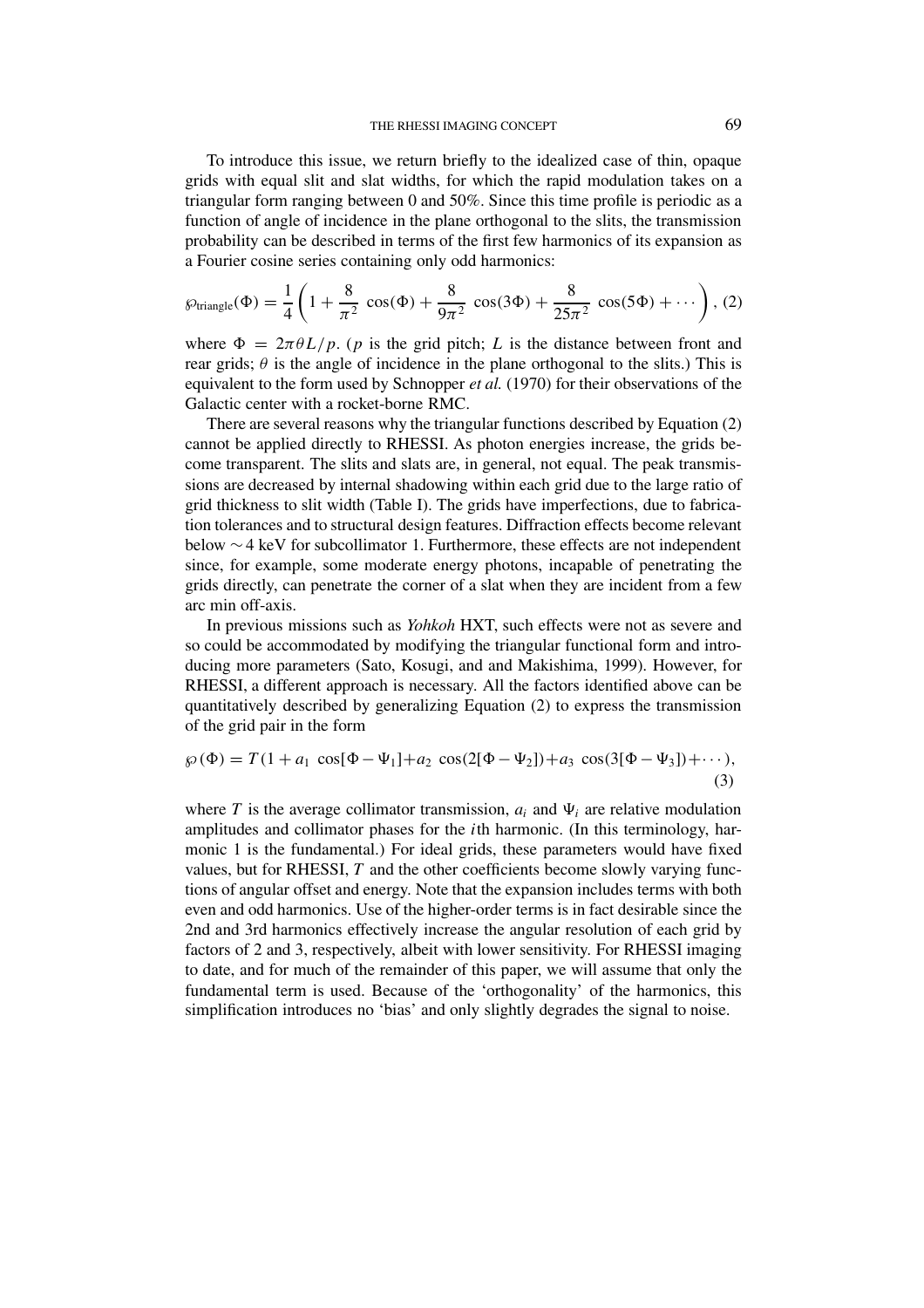### 70 G. J. HURFORD ET AL.

In summary then, the characteristics of real grids can be accommodated by treating the idealized triangles as sinusoids. As we shall see, this approximation also enables considerable computational efficiency in the imaging algorithms.

### 3.3. THE IMAGING GEOMETRY

Equation (3) shows how the grid transmission probability,  $\wp(\Phi)$ , can be expressed in terms of the angular offset  $\theta$  orthogonal to the slits. In this section we establish how this is related to the *Pim* 'cube', in Equation (1), in the context of a mapping geometry for RHESSI imaging.

To begin the mapping process, the user chooses a map center, field of view and pixel size. Although the selected map center is arbitrary, it should be close to the centroid of the emission sources since the grid response parameters are calculated for the map center and their variation across the map is subsequently neglected. In practice, the map center can be found by coarse mapping or context observations, or by using previous knowledge of the flare position.

Figure 4 illustrates a typical map geometry with the map center defined in a heliographic coordinate system. The coordinates  $(x_m, y_m)$  of individual map pixels are defined in turn with respect to the map center.

An 'imaging coordinate system', fixed on the spacecraft, has its *Z*-axis defined by a vector between two fixed points on the front and rear grid trays. The projection of this vector onto the Sun is shown as the 'imaging axis' in Figure 4. In general, this axis is not coincident with the spacecraft spin axis, so the imaging axis will move with time. At any instant, however, its location relative to Sun center is provided by the aspect solution (Fivian and Zehnder, 2002). The orientations of the *X* and *Y* axes of the imaging coordinate system are fixed with respect to the spacecraft. As a result, their projection onto the Sun rotates (clockwise looking toward the Sun), with the  $Y_{\text{imaging}}$  axis making an angle  $α(t)$  with the heliographic *Y* axis.

A pair of grids is fixed in the imaging coordinate system with the slits oriented at a constant angle  $\beta$ , the 'grid-orientation', measured counter-clockwise with respect to the imaging *Y* axis. Typical lines of maximum transmission are indicated by the parallel dashed lines labeled 1–12 in Figure 4. Note that a line of maximum transmission does not necessarily pass through the imaging axis and so for each subcollimator there is a phase offset (labeled  $Q$ ). The quantity  $Q$  is the same as  $-\Psi_1$  in Equation (3).

The map center lies at a radial distance  $r_0$  from the imaging axis. Its phase with respect to that of the imaging axis depends on the component of  $r_0$  orthogonal to the grids. This is shown by the dashed line labeled  $\theta$  in Figure 4. For a source at map center, this is equivalent to the  $\theta$  mentioned earlier as the angle of incidence perpendicular to the slits.

To simplify the calculation of the phase, we use a wavevector **K** with magnitude  $K = 2\pi/p$  and orientation directed orthogonal to the slits (parallel to the line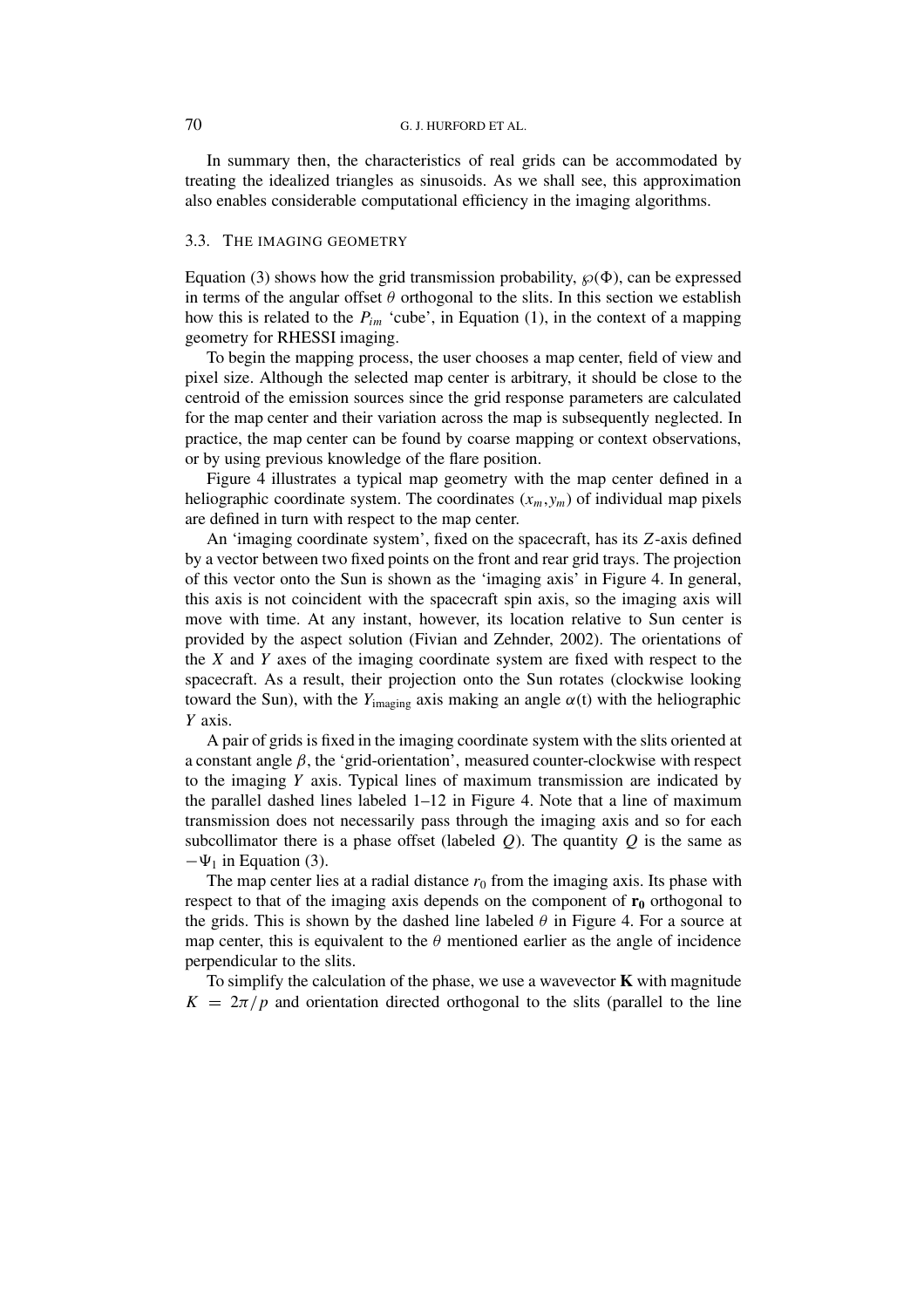

*Figure 4.* The imaging geometry. *Solid lines* and axes are fixed in heliocentric coordinates. *Dashed lines* and axes rotate clockwise with the spacecraft. Details are discussed in the text.

labeled, *θ*, in Figure 4). Then at time bin *i* the map-center phase with respect to the imaging axis is given by

$$
\Phi_{0i} = 2\pi \theta / p = \mathbf{K_i} \cdot \mathbf{r_{0i}}.\tag{4}
$$

Next we generalize this to sources anywhere in the map field of view. For a given subcollimator, the phase  $\Phi$  (relative to the imaging axis) of a pixel *m* displaced from map center by  $\mathbf{r}_m$ , is given by

$$
\Phi_{im} = \Phi_{0i} + \mathbf{K}_i \cdot \mathbf{r_m}.\tag{5}
$$

In principle, with this knowledge of  $\Phi_{im}$  and grid parameters,  $T_i$ ,  $a_i$  and  $\Psi_i$  appropriate to the energy and offset  $\mathbf{r}_0$ , we can calculate the response  $P_{im}$  as used in Equation (1). In practice, this calculation is aided by the introduction of an additional concept, the 'modulation pattern', discussed in the next section.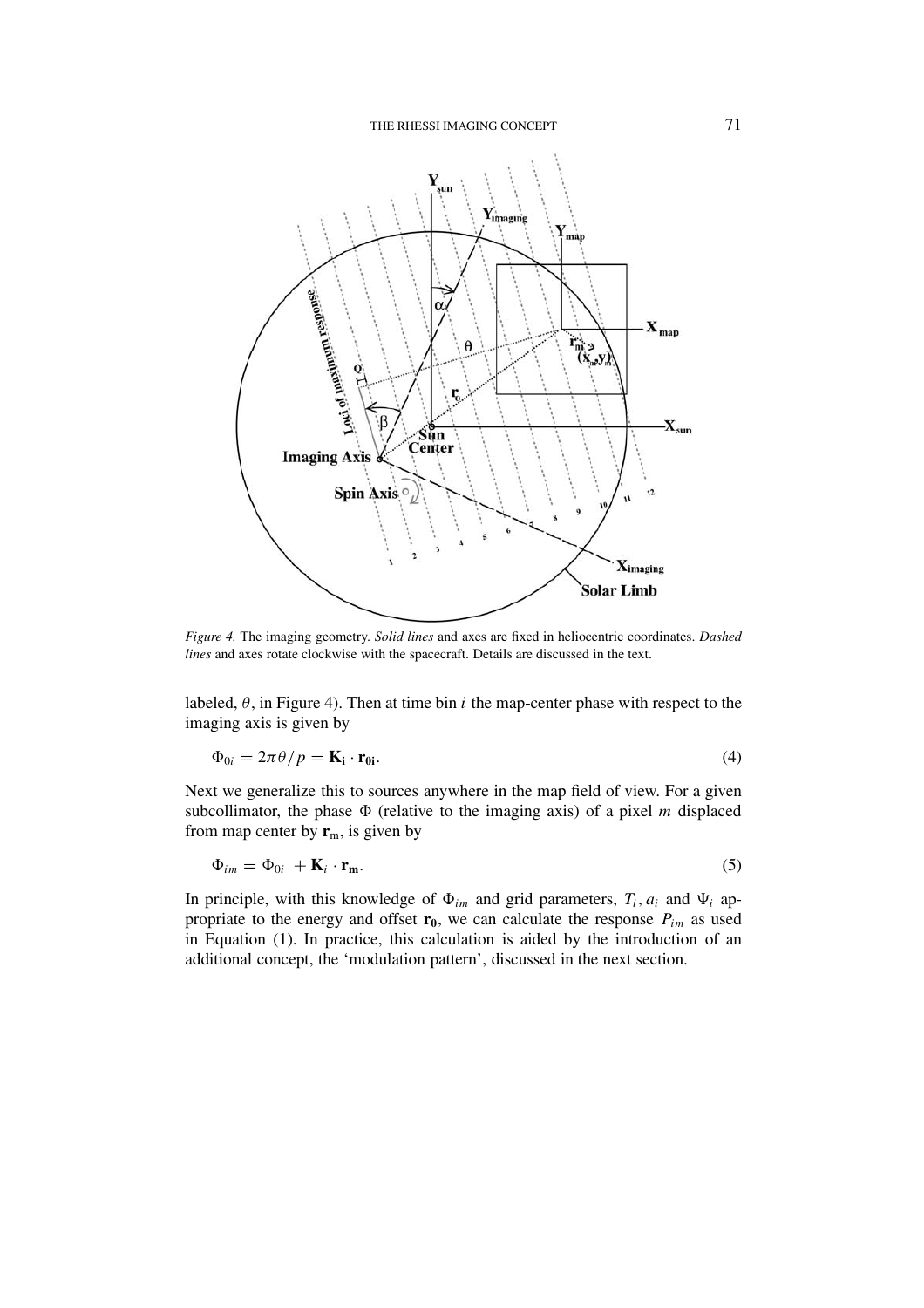# 3.4. THE MODULATION PATTERN

The two-dimensional *modulation pattern* characterizes the instantanteous response of the collimator. (It is not to be confused with the one-dimensional *modulation profile* which describes the response of a collimator vs time.) The modulation pattern can be thought of as a probability map on the Sun of the possible origin of a photon that was detected at a specific time. It is the  $(i = constant)$  plane in the 'cube'  $P_{im}$  whose role is described by Equation (1).

The modulation pattern is found, in one guise or another, in other domains of Fourier imaging. In radio astronomy, the modulation pattern is a projection of the complex *fringe pattern*. In the case of *Yohkoh*/HXT, there are 64 fixed modulation patterns, one for each of its subcollimators.

For RHESSI the modulation pattern for each subcollimator is fixed with respect to the rotating spacecraft. Relative to the grids, Equation (3) shows that by neglecting higher harmonics, the modulation pattern has a sinusoidal profile. The lines of maximum response shown in Figure 4 represent the peak contours of these profiles. Over the mapped area, we neglect any variation in the grid-dependent parameters in Equation (3).

Although the modulation pattern is fixed in the *rotating* frame of the spacecraft, a computational challenge arises because in the course of imaging, the 'cube' *Pim* must be evaluated over the *non-rotating* solar map which itself is drifting with respect to the imaging axis. This would require rotating and shifting the modulation pattern for each time bin before evaluating it at each map pixel. Computation and storage requirements render this impractical if done in a straightforward manner.

Two simplifications are used to deal with this. First, the mapping is done in polar coordinates, with an arbitrary origin well outside the mapping field of view. (The final map is converted back to Cartesian coordinates before display so that the use of polar coordinates is not seen by the user.)

Second, for each subcollimator the instrument response is calculated in terms of '*universal modulation patterns*'. One such pattern represents the modulation pattern (in polar coordinates) in a coordinate system fixed with respect to the imager. The second pattern is the same, except for a 90-deg phase shift. (This mimics the use of visibilities, described in the Appendix.) Consequently, the modulation pattern for any combination of rotation and shift can be calculated as the weighted sum of a subset of the elements of these pre-calculated *universal modulation patterns*. This approach saves an order of magnitude in computation time and memory, while remaining transparent to the user. Using these techniques, the  $P_{im}$  'cube' can be evaluated efficiently so that a map can be reconstructed by inverting the observed modulation profile as described by Equation (1). In the next section, we will outline the algorithms by which this is accomplished.

Before doing this, however, it is necessary to correct the observed modulation profile for the detector livetime. Specifically, in order to interpret the number of photons  $C_i$  incident on the detector, during the *i*th time bin, one must incorporate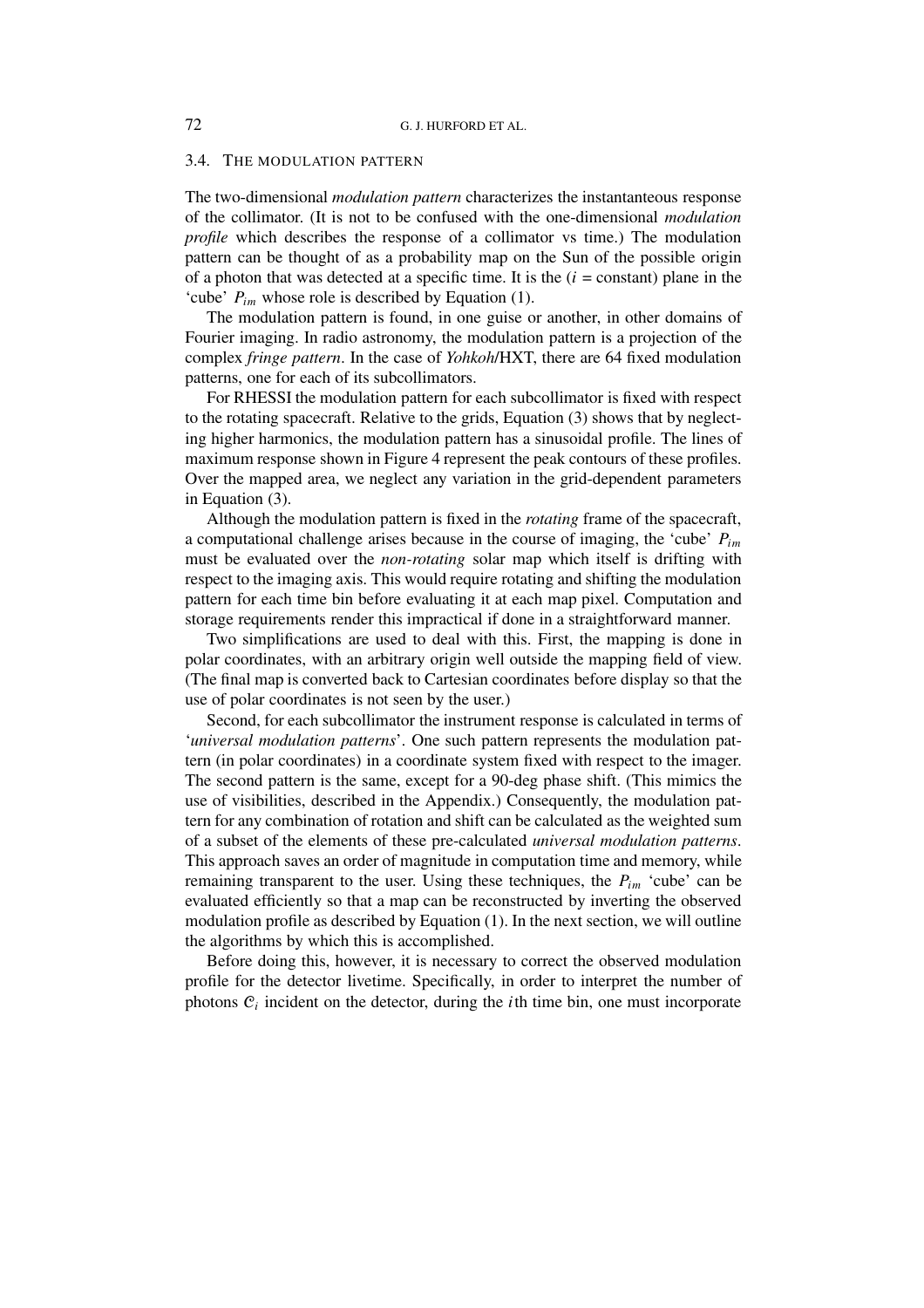the live time  $\tau_i$  (live time = observation time – dead time) (Smith *et al.*, 2002). When this is done, the expected number of counts,  $C_{im}$  in the *i*th time bin from a source with photon flux,  $F_m$ , at map pixel *m* is given by

$$
C_{im} = AF_m T_i \tau_i \{1 + \sum_n a_n^i \cos[n(\Phi_{im} - \Psi_n^i)]\},\tag{6}
$$

where the subscript n refers to the *n*th harmonic and the energy-dependent subcollimator transmission  $T_i$ , phase offsets,  $\Psi_n^i$ , and amplitudes  $a_n^i$  are evaluated at map center.

Exploiting the linearity of the detector and subcollimator response, the predicted modulation profile,  $C_i$  for any source, is just the sum over  $C_{im}$  for all nonzero pixels. As will be discussed in later sections, this predictive principle is used by several of the RHESSI reconstruction algorithms to assess the consistency between the reconstructed image and the observed modulation profiles.

## **4. Image Reconstruction**

In this section we review the various image reconstruction algorithms that are used for RHESSI imaging. The general approach is to use a 'back projection' algorithm to generate an initial estimate of the image. This estimate represents a convolution of the source with the instrumental response and so has sidelobes. To improve the image quality (*viz.*, to reduce the sidelobes), one can then use a variety of techniques to be discussed below (Clean, MEM, MEMVIS, Pixons, Forward-Fitting). Each of these makes broad assumptions about the character of the source, and most proceed in a cycle of predicting the modulation profile for a test image, comparing the predicted and observed modulation profiles, modifying the test image and iterating until an 'acceptable' agreement is obtained.

## 4.1. BACK PROJECTION AND FOURIER TRANSFORMS

Back projection (Mertz, Nakano, and Kilner, 1986) is the most straightforward and basic method of image reconstruction. It is equivalent to a 2D inverse Fourier transform (Kilner and Nakano, 1989). A map constructed by this method is the analog of the radio astronomer's initial Fourier transform of the observed visibilities (the so-called 'dirty map'). Back projection is a linear process: maps for arbitrary time intervals may be added together, and maps for different pitches and harmonics may be summed, generally leading to improvement of the image. Further improvements to the image by Clean or MEM (for example) do not share this property of linearity.

As discussed above, at a given instant in time, the response of a detector is characterized by the modulation pattern of the corresponding subcollimator oriented according to the roll angle. Detected photons are most likely to have come from regions where the modulation pattern has its highest values.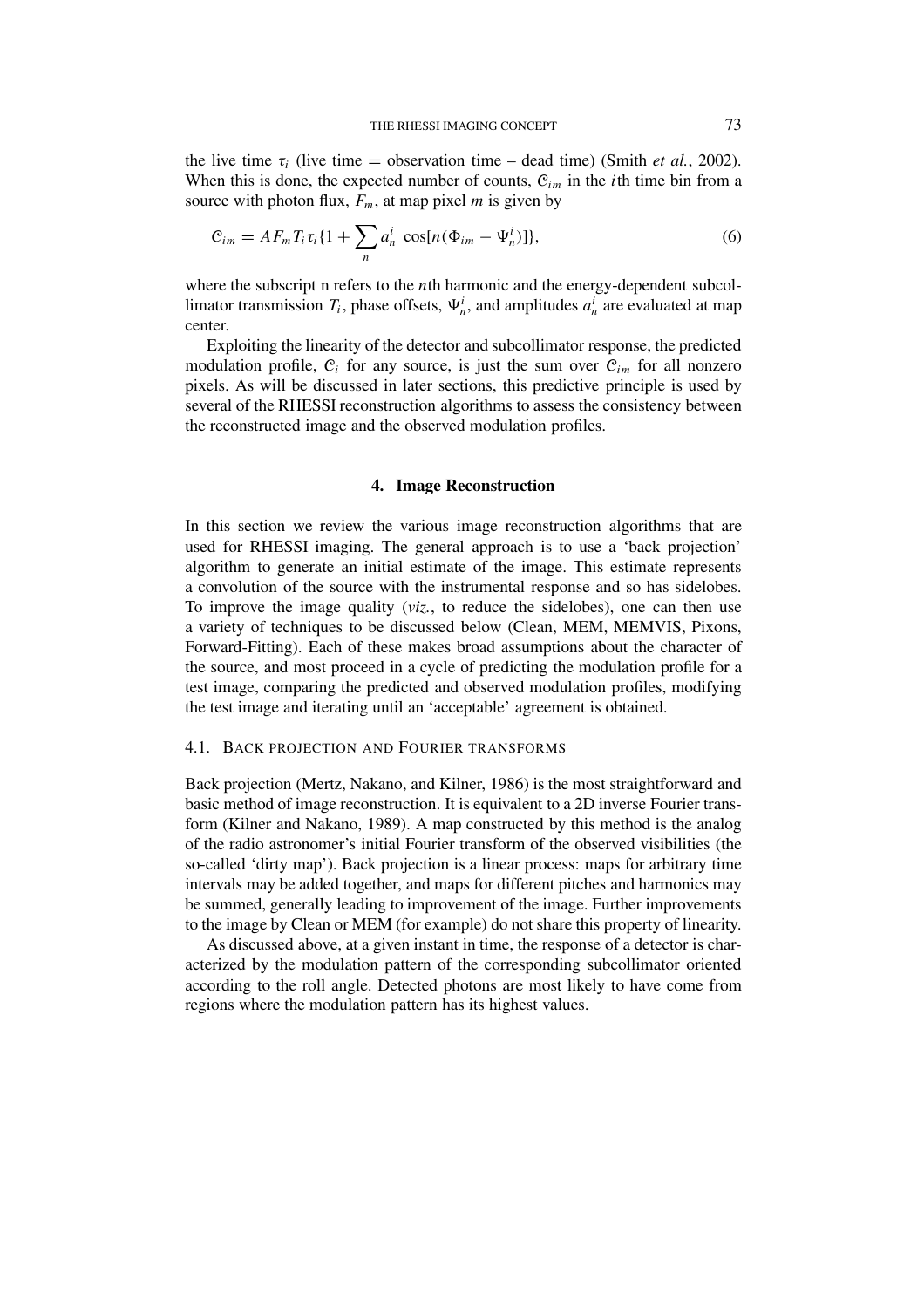Back projection builds up a map by summing over time bins. For each time bin the map is incremented by the product of the counts in that time bin and the corresponding modulation pattern. This process preferentially populates map pixels corresponding to the real source(s). Other pixels will be built up as well, but to a lesser extent, as determined by statistics and by the symmetries in the set of modulation patterns used. (It can be shown, for example, that for a single subcollimator with a sinusoidal modulation pattern, rotationally averaging such a pattern results in a map which is proportional to a zero order Bessel function  $J_0(2\pi rL/p)$ whose first positive sidelobe is 30% of the peak.) For adequate statistics, many time bins, several detectors and a mapped area that does not include the axis of rotation, the highest points in the back projection map will be at the location of the point source(s).

Mathematically, back projection can be described as follows: the modulation patterns  $P_{im}$  are computed and appropriately summed for all time bins  $i$  and map pixels *m*. Flat-fielding is necessary since the sensitivity is proportional to the variance of the modulation profile for each map point. This correction and normalization is implemented using a modified version of a recipe described by Durouchoux, *et al.* (1983). Subtract out the mean over all roll angles at each pixel:  $\ddot{P}_{im} = P_{im} \langle P_m \rangle$ . Then divide each value by its variance over all roll angles:  $\hat{P}_{im} = \hat{P}_{im}/\langle \hat{P}_m^2 \rangle$ .

The intensity  $I_m$  of each pixel (m) in the back-projection map is defined by the following linear combination of the count rates C*i*:

$$
I_m = \frac{1}{A} \sum_{i=1}^{N} [C_i/\Delta t_i] \widehat{P}_{im},\tag{7}
$$

where *A* is the effective area (cm<sup>2</sup>) of the detector and  $\Delta t$  is the time-bin duration (s). The normalization and the division by  $A\Delta t$  ensures that the expectation value at the peak of the dirty map equals the strength of a dominant source. The map then has units of counts cm<sup>-2</sup> s<sup>-1</sup>. In practice, a slightly more complex formulation is used to distinguish between the variance component due to modulation and the variance component due to the twice-per-rotation changes in transmission caused by internal shadowing in individual grids.

Figure 5 shows an example of a back-projection image for a compact flare source whose spatial size is smaller than the subcollimator's angular resolution. The full-disk image, which uses the three coarsest subcollimators, shows the characteristic ringed patterns caused by incomplete sampling of the Fourier plane. Noteworthy is the 'mirror' source seen in the lower left quadrant of the full-disk map. This is a consequence of not having both 'sine' and 'cosine' subcollimators, but is not a problem in practice since the mapped area usually includes only the real source. In this case, consistency among maps made by individual subcollimators shows that the true source is on the limb in the upper right. Exactly halfway between the true and mirror sources is the spin axis, where no modulation occurs. The small-field back-projection map, made with subcollimators 3–8, shows the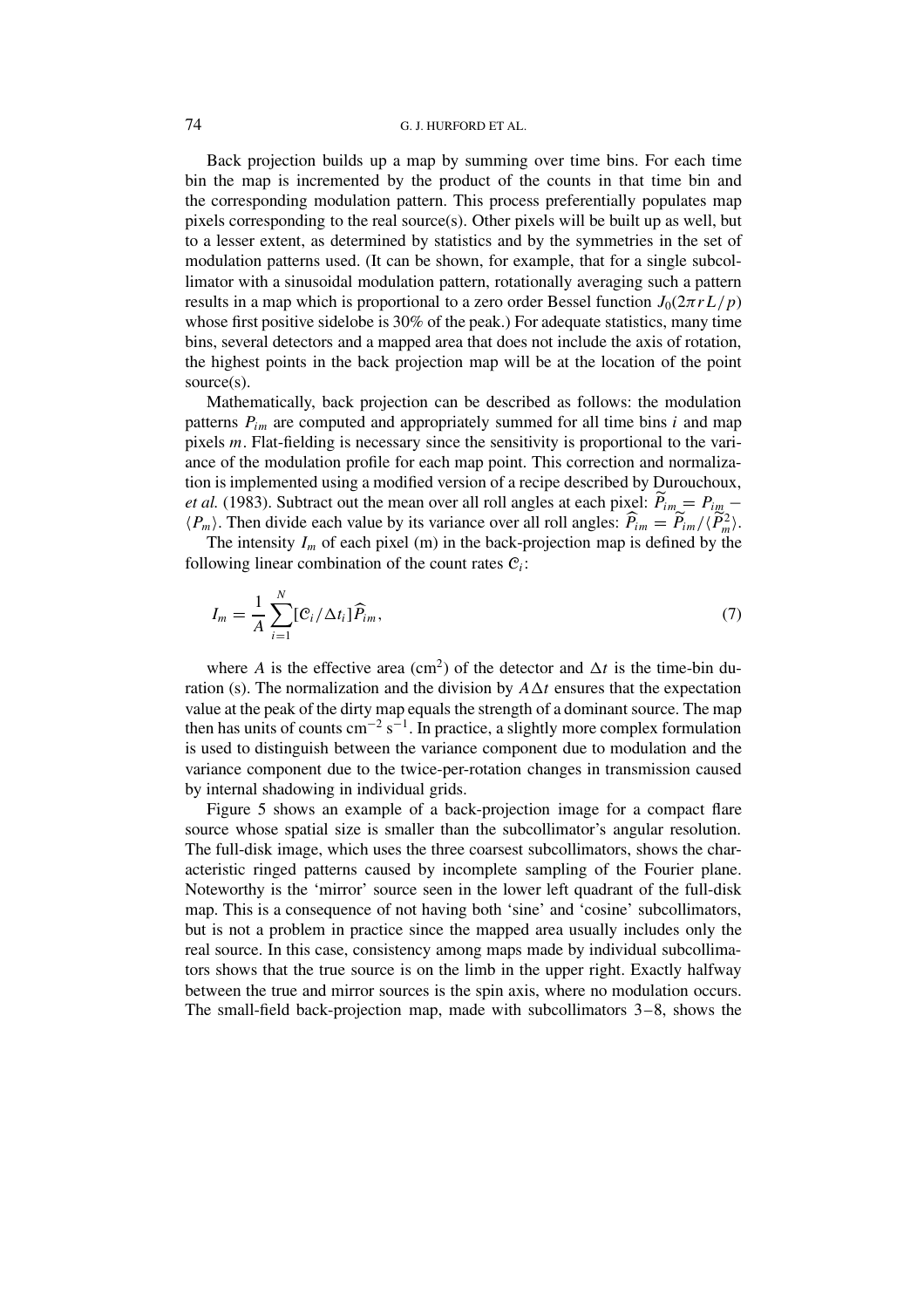### THE RHESSI IMAGING CONCEPT 75



*Figure 5.* RHESSI full-Sun and small-field back-projection images for a compact flare that occurred on 23 February 2002. The pixel sizes are  $32''$  and  $2''$ , respectively. Insets indicate the subcollimators used and other details.

flare surrounded by rings whose amplitude is smaller than in the full-disk map due to the use of a larger number of subcollimators.

All of the practical image reconstruction algorithms for improving a back-projection ('dirty') map are nonlinear. In the following section, we describe some of the options currently implemented.

# 4.2. CLEAN

Clean is an iterative algorithm, originally developed for radio astronomy, which is based on the assumption that the image can be well represented by a superposition of point sources. Nevertheless, it is often satisfactory for extended sources as well. Adapted to RHESSI, the basic Clean method, developed by Högbom (1974), postulates that the observed 'dirty' map is a convolution of a set of point sources with the instrument Point Spread Function (PSF) (*viz.*, the imager's response to a delta function source). That is,

$$
D = \mathcal{P} \otimes I_{\text{source}},\tag{8}
$$

where  $P$  is the PSF for one or many subcollimators and/or harmonics,  $I_{\text{source}}$  is the source distribution, *D* is the back projection ('dirty') map and  $\otimes$  denotes a convolution.

The algorithm proceeds as follows: an image called the 'residual map' is initialized with the back-projection map, to a value  $I_0$ . Then the position  $(x_i, y_i)$  of the pixel with the largest flux  $F_j$  in the residual map is saved in a 'Clean component' table. The PSF  $\mathcal{P}$  at  $(x_i, y_j)$ , normalized to  $\mu F_j$  (where  $\mu$  ( $\leq$  1) is the so-called 'loop gain'), is subtracted from the current residual map,  $I_n$  to yield a new residual map  $I_{n+1}$ . This process is continued iteratively until a specified number of iterations is reached, or until the residual map has a negative peak which exceeds the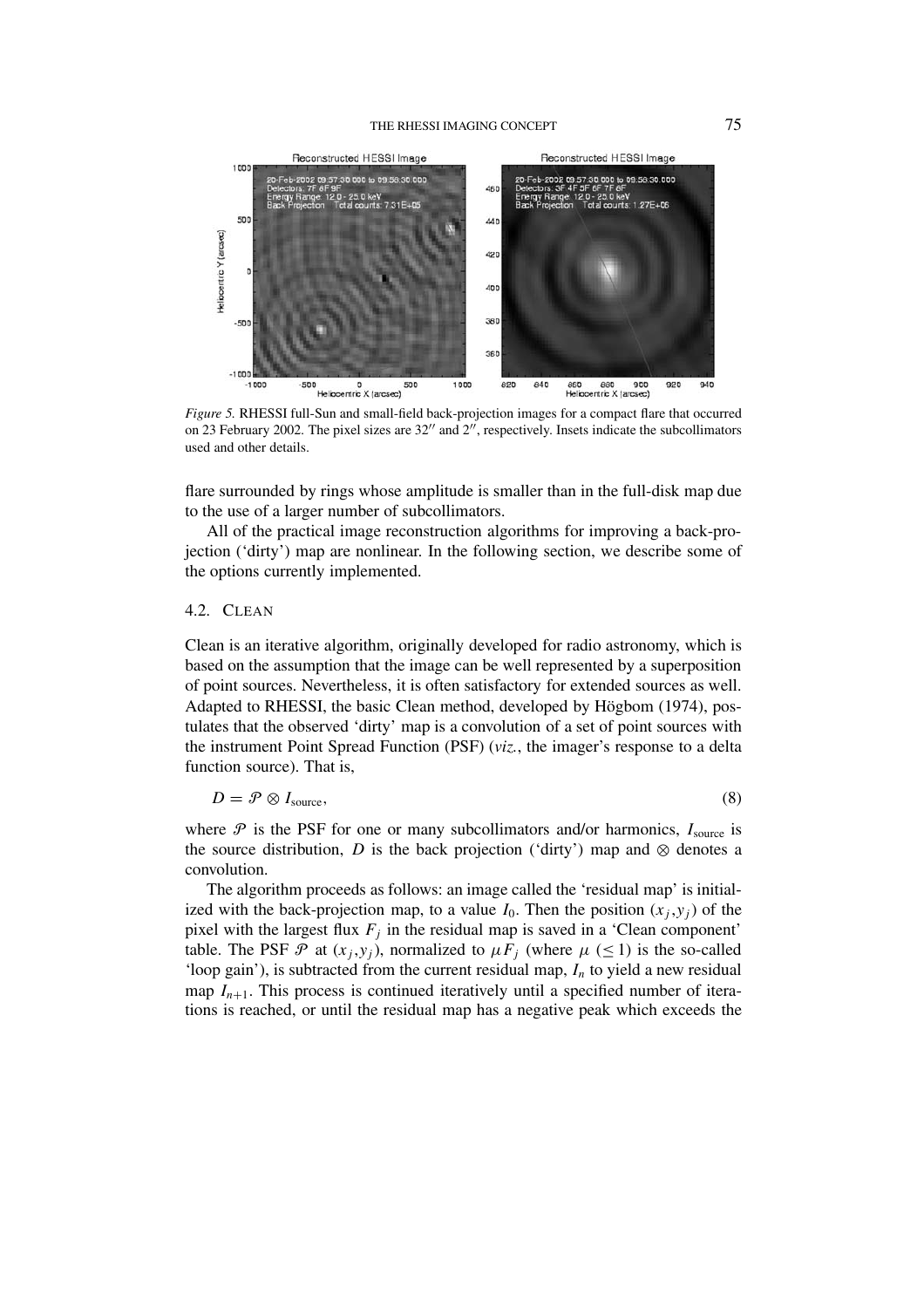largest positive peak, or until the observed modulation profile agrees well with that predicted from the Clean components as indicated by a chi-squared test.

Since the final residual map,  $(I<sub>final</sub>)$  presumably consists mainly of noise, the information content of the Clean map is contained in the table of the amplitudes and locations of the Clean components. For the purposes of display, these Clean components are convolved with a Clean PSF (or 'Clean Beam'),  $\mathcal{P}_{\text{Clean}}$ , which is simply a gaussian whose FWHM reflects the effective resolution of the subcollimators used for the dirty map. The final Clean map

$$
I_{\text{clean}} = \sum_{j} \mathcal{P}(x_j, y_j) \mu F_j + I_{\text{final}} \tag{9}
$$

represents the sum of the Clean components, convolved with the Clean PSF, plus the final residual map. With Clean (unlike the other algorithms), the latter is added to provide a visual estimate of noise in the final map.

A final detail is that, for computational efficiency, the Clean processing is done in polar coordinates, although results are transformed back to rectangular coordinates for display.

Figure 6 shows examples of back projection, Clean, and other techniques discussed below.

### 4.3. MAXIMUM ENTROPY METHODS

The goal of Maximum Entropy Methods (MEM) is to find the map that is both consistent with the data and that contains the least information about the source. The latter condition generally makes MEM maps appear quite 'smooth' compared to other techniques.

MEM has a rich history and has been used as the main image reconstruction algorithm for *Yohkoh*/HXT. Although the details of the 'MEM-Sato' implementation are somewhat different for RHESSI, the basic theory is still relevant (Sato, 1998; Sato, Kosugi, and Makishima, 1999).

To implement MEM-Sato for RHESSI, the list of time-tagged photons for each subcollimator and energy band are converted to a set of counts in time bins, each of which corresponds to a particular roll angle. Traditionally, consistency of a map with the data is measured using a  $\chi^2$  measure on the counts:

$$
\chi^2 = \sum_i \frac{(\mathcal{C}_i - \mathcal{E}_i)^2}{\sigma_i^2},\tag{10}
$$

where  $C_i$  is the observed count for time bin *i*;  $\mathcal{E}_i$  is the 'expected' count from the reconstructed image; and  $\sigma_i$  is the estimated uncertainty of count  $\mathcal{C}_i$ . If only photon counting noise is important, then  $\sigma_i^2 = \varepsilon_i$ , but in practice systematic errors and the background may also be significant and so should be included in  $\sigma_i$ . Since it is quite common to have fewer than 10 counts per time bin (in which case  $\chi^2$  is inaccurate),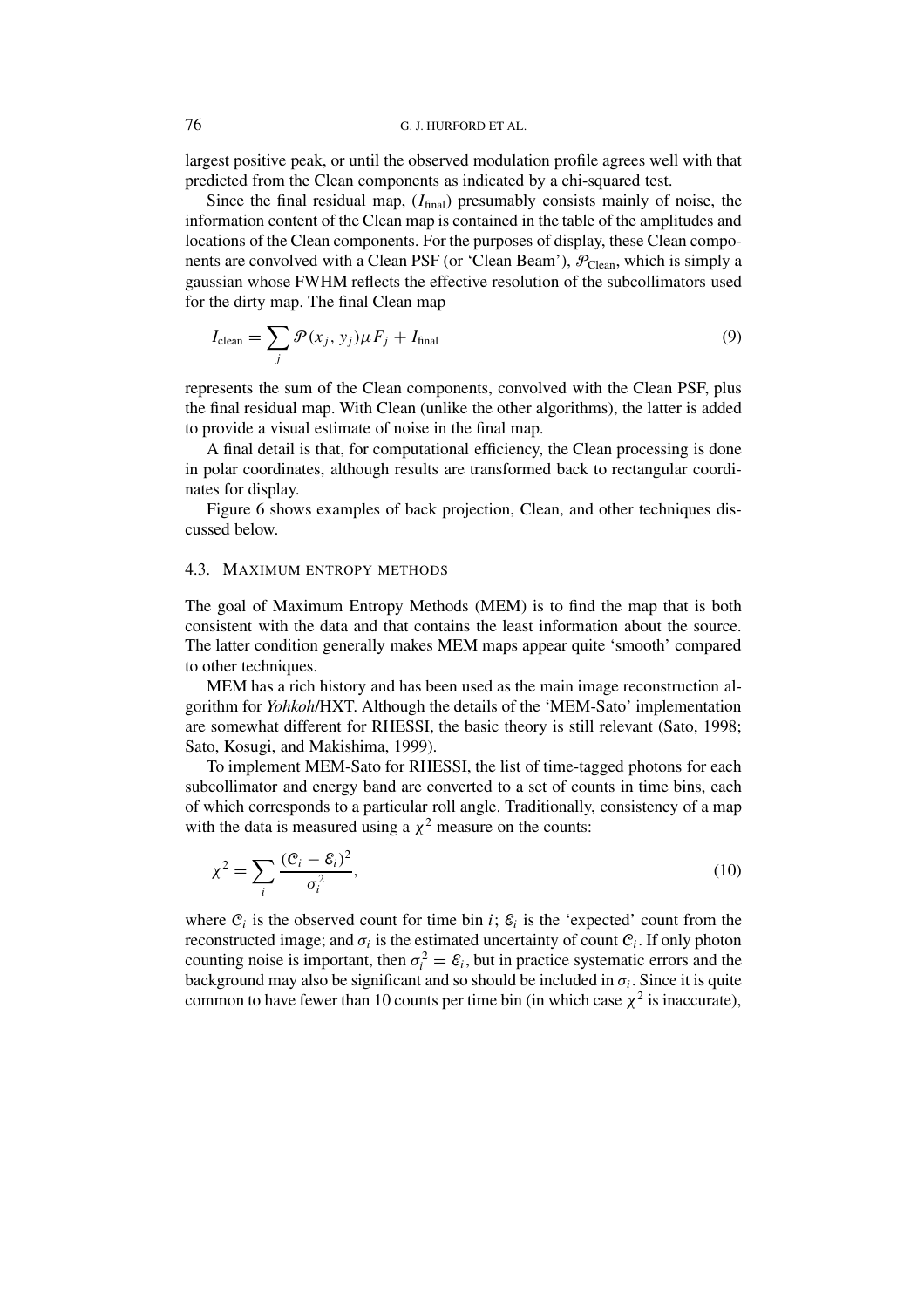# THE RHESSI IMAGING CONCEPT 77



*Figure 6.* Examples of back-projection, Clean, MEM-Sato, MEM-vis, Pixons, and pixelized Forward-Fit maps of a simulated double source. Two identical point sources were located 17" apart. The pixels are 4<sup>th</sup> and the FOV is  $256 \times 256''$ . 5 subcollimators with resolutions ranging from  $12''$  to  $106''$ were used.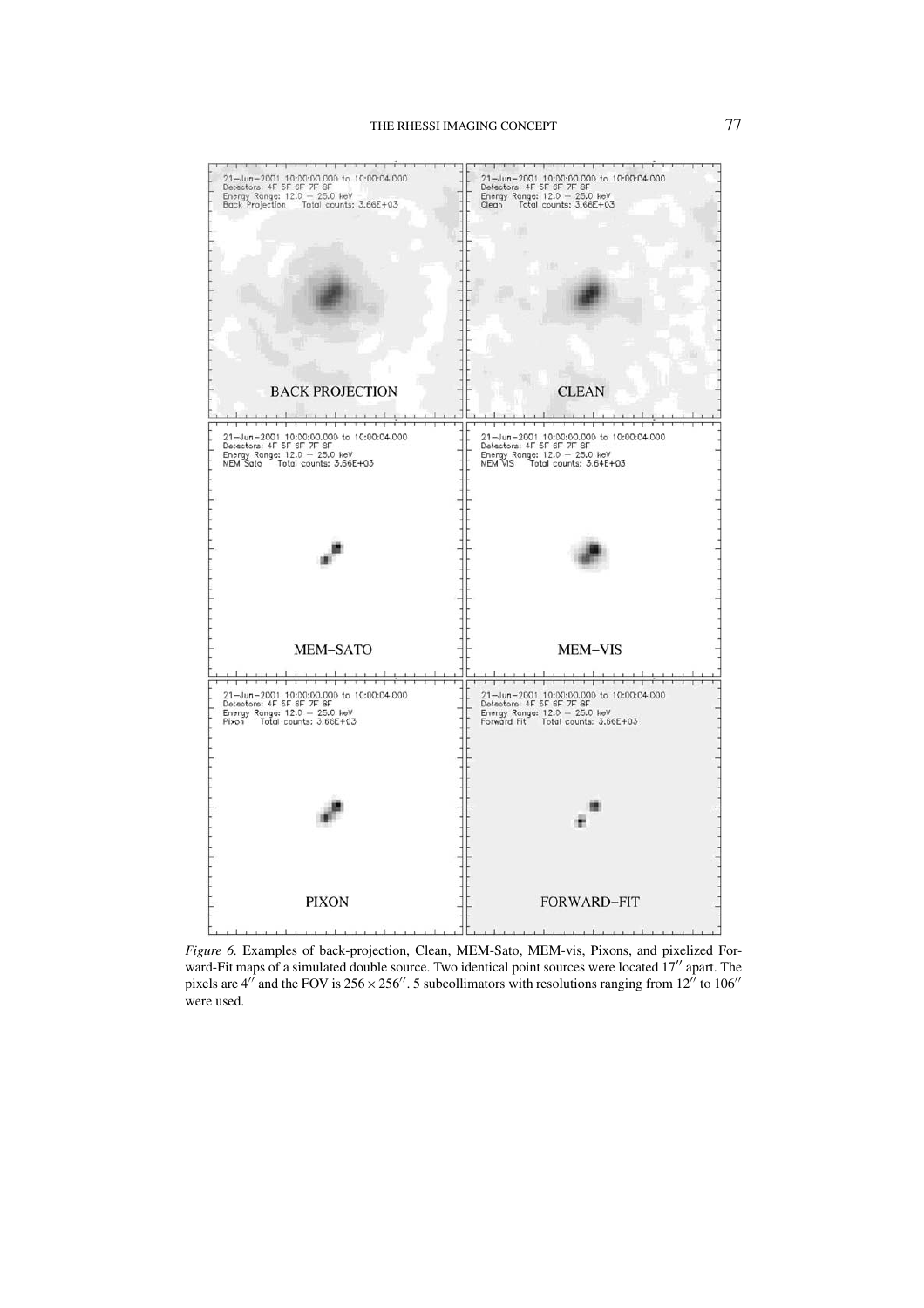the MEM-Sato algorithm uses the more rigorous C-statistic (Cash, 1979) instead. (For simplicity, however, we will continue to use the term  $\chi^2$  in this paper.)

The condition of minimizing the information about the source is quantified using an entropy measure. In one view, the entropy is a quantity that, when maximized, produces a positive image with a compressed range in pixel values (Cornwell, 1984), but according to Gull and Skilling (1984) and Sivia (1996) the only function which guarantees that no unwanted correlation be imposed is

$$
\mathcal{H} = -\sum_{m} F_m \log F_m, \tag{11}
$$

where  $F_m$  is the flux in pixel  $m$ . The balance between maximizing entropy and consistency with the data is implemented by maximizing  $\mathcal{Q} = \mathcal{H} - \frac{1}{2}\lambda \chi^2$  for the smallest possible  $\lambda$ . In practice  $\lambda$  is set to a small value initially and an image is sought iteratively that has  $\chi^2 = 1$  (viz., consistent with observations). If such an image cannot be found, the entropy constraint is eased by increasing *λ*. Additional constraints (e.g., total flux) can be added to  $Q$  if desired.

Another approach to the Maximum Entropy Method involves the conversion of the list of time-tagged photons to visibilities. As explained in the Appendix, this effectively converts the observed modulation profile to an equivalent representation of amplitudes and phases as a function of grid orientation. Another RHESSI image reconstruction algorithm, MEMVIS, then applies MEM to the visibilities instead of to the binned counts. This algorithm will be discussed in detail in a forthcoming paper by Conway, Schmahl, and Hurford (in preparation).

The main advantages of MEMVIS are its efficiency (lower memory requirements, use of fast Fourier transforms) and the ease by which the visibilities can be integrated over time by *literally* just adding them together. Simulations have shown that MEMVIS appears to be quite robust at low count rates.

Figure 6 includes examples of MEMVIS and MEM-SATO maps.

### 4.4. FORWARD-FITTING

The Forward-Fitting method is based on the assumption that the spatial map can be well represented by a small number of elemental source structures, each of which can be characterized by just a few parameters. In a solar hard X-ray context, such structures might be circular, elliptical, or curved elliptical Gaussians (which resemble a loop). Such Gaussian sources can be represented by 4, 6, or 7 parameters respectively. Examples of fits to hard X-ray sources observed by *Yohkoh*/HXT may be seen in Aschwanden *et al.* (1999).

In the Forward-Fitting algorithm implemented for RHESSI (Aschwanden *et al.*, 2002), 'pixelized' maps of multiple Gaussian components are created and used to calculate a model modulation profile which is then compared to the observed modulation profile. The map iteratively evolves into a best-fit image which yields well-quantified parameters. Alternative forms of Forward-Fitting without discrete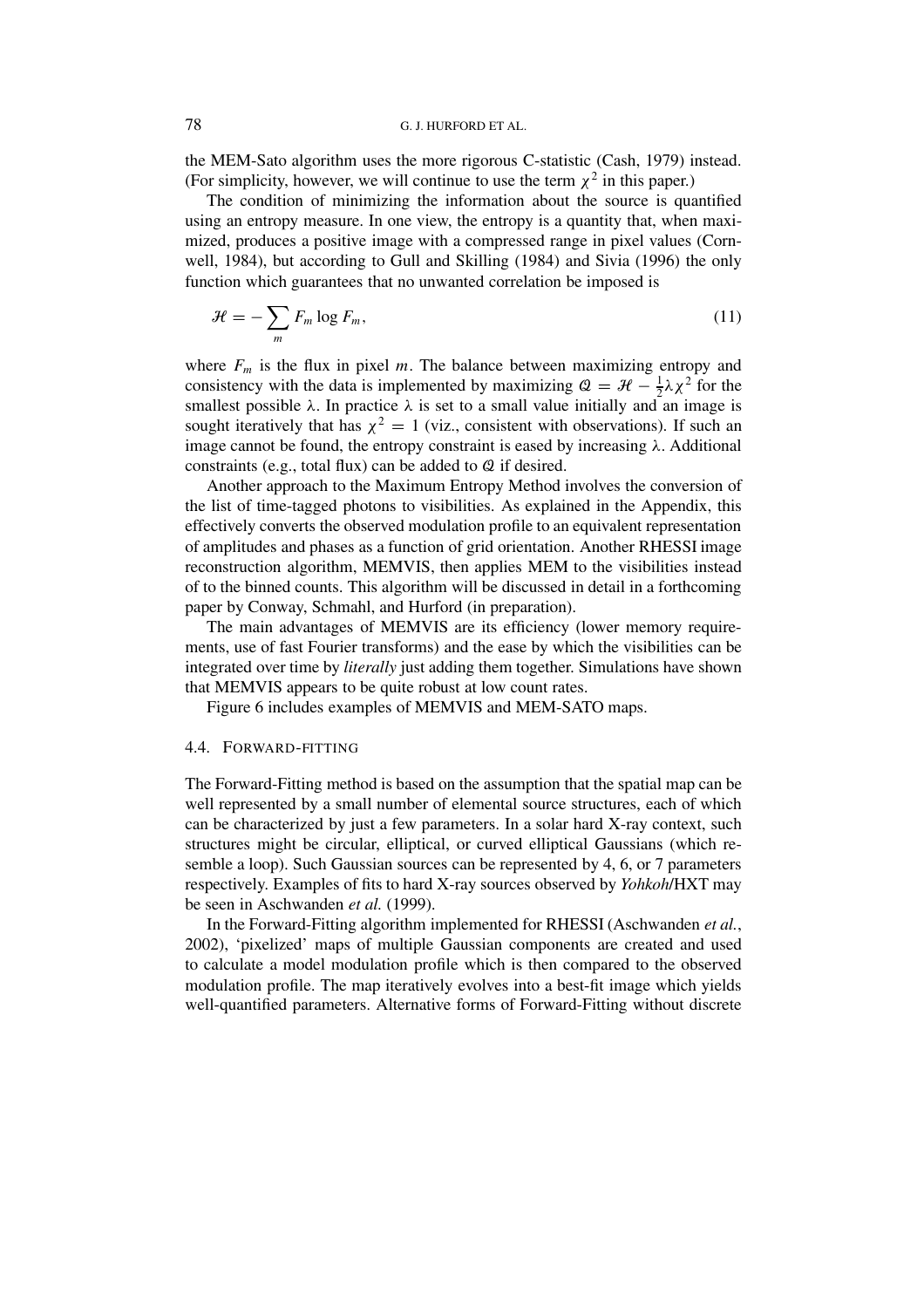pixelization have also been used for RHESSI source parametrization (Schmahl and Hurford, 2002).

# 4.5. THE PIXON METHOD

The Pixon method is another technique which removes the sidelobe pattern of a telescope while mitigating the problems of correlated residuals and spurious sources which are commonly seen in Fourier deconvolution and maximum entropy approaches.

The goal of the Pixon method is to construct the simplest model for the image that is consistent with the data (i.e., having an acceptable  $\chi^2$  fit). Being the simplest model, the derived image would be artifact free with no spurious sources. The model is necessarily the most tightly constrained by the data, and consequently has the most accurately determined parameters (Puetter, 1995; Metcalf *et al.*, 1996; Alexander and Metcalf, 1997).

MEM imposes a global condition that minimizes the difference between the image and a grey map in a manner that is consistent with the data. The Pixon method is related to MEM, but applies a local constraint such that structure is allowed only where required by the data. (From an information science point of view, one selects a model from the family of multi-resolution basis functions (Pixons) that both has the minimum information content and statistically fits the data.)

Since the model has minimum complexity, spurious sources are unlikely to arise. Each parameter is determined using a larger fraction of the data and so is determined more accurately. This usually results in superior photometric and positional accuracy and, since the minimum number of parameters are used, the data cannot be over-fitted. The Pixon method, however, pays a price for its photometry: the method is one to two orders of magnitude slower than the other reconstruction methods. Therefore, as with *Yohkoh*/HXT, it will probably be used only after the faster reconstruction techniques have been used to optimize the time and energy binning. Pixons can then be used to check the strength, shape or presence of weak sources as required.

# **5. Imaging Performance**

#### 5.1. IMAGING STRENGTHS AND LIMITATIONS

Although it is too early in the mission to provide a definitive summary on imaging performance, the general properties of RHESSI imaging can be broadly outlined. This is important since RMC imaging has very distinctive strengths and weaknesses compared to conventional imaging instruments, and these properties are directly relevant to the kind of science that can be done with RHESSI imaging.

RHESSI was not designed to provide images with the kind of morphological richness and detail that we have come to appreciate from TRACE, *Yohkoh*/SXT,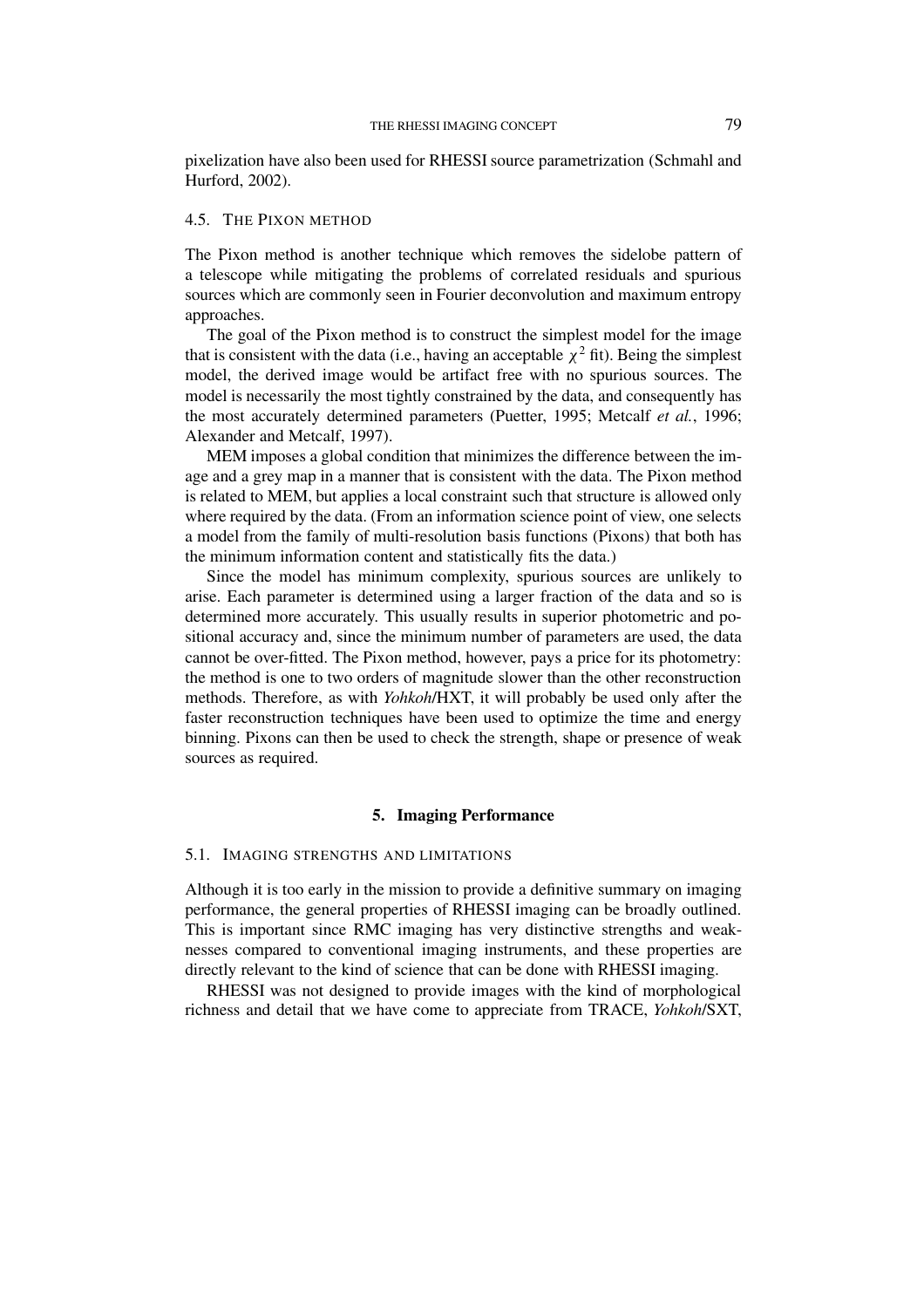SOHO/EIT and other direct-imaging instruments. Instead, RHESSI imaging determines the flux, location, size and shape of the dominant source components. Its measure of image quality is 'dynamic range', defined as the ratio of the surface brightness of the strongest source to the weakest credible source in the field of view. The design goal (and current expectation) is that, in favorable circumstances, a dynamic range of ∼ 100 : 1 can be achieved.

There are four broad factors that limit the quality of RHESSI imaging. The first is the limited number of spatial frequencies that are measured. For typical maps, sampling the Fourier components measured by the 9 rotating subcollimators provides  $\sim 10^3$  independent measurements. Although this represents a substantial gain over *Yohkoh*/HXT, it still represents a fundamental limit to the complexity of the images that can be generated. This limitation becomes more severe if imaging is done on timescales of less than one half of the rotation period (i.e., *<*2 s).

The second factor is photon statistics, which can be an important constraint. In very favorable circumstances, a point source can be detected and located with as few as  $\sim 10^2$  counts. Usually, however,  $\sim 10^3$  are required and for more complex images it is preferable to have  $10^4$  or  $10^5$  counts. (For comparison, a large flare returns over  $10^8$  counts.)

Third, the imaging algorithms ultimately rely upon comparisons of observed count rates to 'predictions' based on convolving test maps with the instrument response. Therefore, in circumstances with good statistics and simple sources, imperfect knowledge of the grid response, detector response and/or aspect solution can provide a limitation. At present the grid response is believed to be known at the ∼ 2% level. Good progress continues to be made in understanding the detector response (Smith *et al.*, 2002), which can be relevant at high count rates.

The fourth factor is the validity of assumptions that are implicit in the imaging algorithms. Such assumptions include the short duration of time bins compared to the modulation period, the uniformity of instrument response over the selected energy range, the uniformity of instrument response over the imaging field of view, the absence of temporal structure in the flux (on time scales that are commensurate with the modulation), the neglect of background in current implementation of some algorithms, the neglect of off-diagonal elements in the spectral response matrix (Smith *et al.*, 2002), and the accuracy of corrections for live time and pulse pileup.

In general, RHESSI imaging has proven to be remarkably robust, a feature which permitted the generation of viable images early in the mission and in situations where the foregoing assumptions were not strictly valid.

The strengths of this imaging technique include the ability to accurately and absolutely locate the source components on the Sun to arc sec. This supports both reliable comparisons of images as a function of time and energy and accurate colocation with images in other wavelength regimes.

Photometric reliability of RHESSI images depends on the circumstances and is expected to improve. At present, it is typically at the  $\sim$  10% level, which is sufficient to support some feature-based imaging spectroscopy. Source sizes can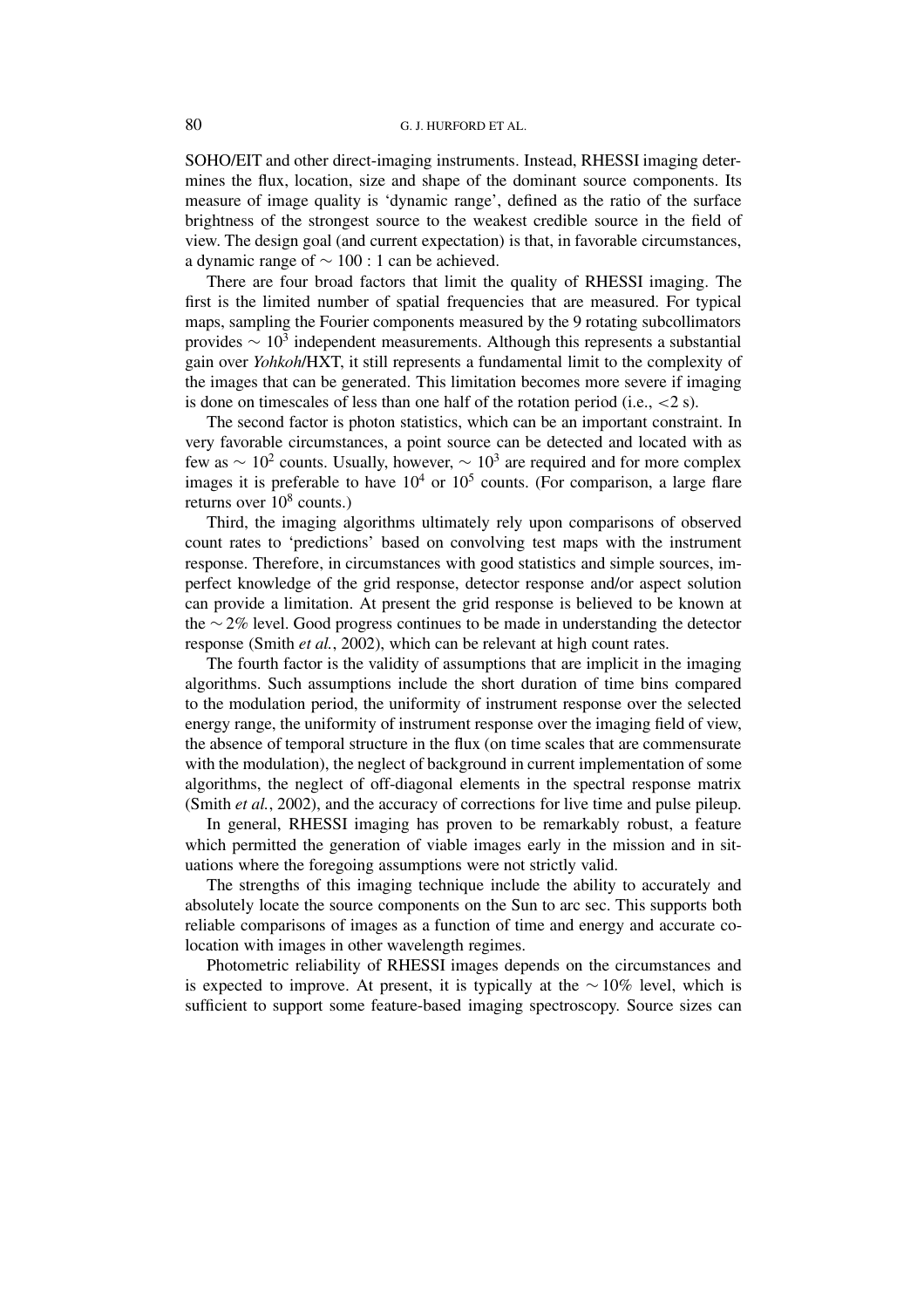also be determined (e.g., Schmahl and Hurford, 2002), although at present this requires careful interpretation of the images.

Finally, one of the underlying strengths of RHESSI imaging, derived from the photon-based nature of the data, is the analyst's ability to select the time resolution and range, energy resolution and range, imaging field of view, resolution and reconstruction technique (Schwartz *et al.*, 2002). These choices can be made and iterated during data analysis on the ground rather than in the mission design or operations phase. This enables these tradeoffs to be made in a manner that takes into account the characteristics of the flare and the specific science objectives of the analyst. In practice, this is perhaps one of the most valuable and novel features of RHESSI imaging.

# 5.2. SELF-CALIBRATION

As discussed above, one of the potential limitations to image quality is the knowledge of the grid response. However, one of the features of RHESSI imaging is the ability to self-calibrate this response. While a discussion of this feature is beyond the scope of this paper, it is perhaps worth mentioning the progress made to date. In particular, the relative 'phases' of the grids are vital parameters. For each grid this represents the average position of the center of the slats with respect to the imaging coordinate system defined by the solar aspect system. The current determination of these phases is based on maximizing the response of the system to unresolved sources. The accuracy of these determinations appears to be  $\sim 10^{-2}$  of the grid pitch. A more sensitive technique, based on the stability of imaging using even and odd half-rotations, will be used to improve this further.

Other grid response parameters, such as the average transmission, can be verified by comparison of spatially integrated spectra obtained from each of the nine detectors. Interpretation of these ratios as a function of energy and offset angle is a sensitive diagnostic that can be used to fine-tune our knowledge of the grid parameters.

## 5.3. EXPECTED EVOLUTION OF IMAGING

During the course of the RHESSI mission, lessons are being learned about unanticipated features of the hardware and software. An example of such a lesson is the existence of data gaps (Smith *et al.*, 2002). As in other missions, the imaging software is expected to improve as bugs are eradicated and better algorithms are developed. In particular, we anticipate introducing an alternate approach to combining counts from multiple time bins that will greatly facilitate integration over long time periods. Also, the thus far neglected 2nd and 3rd harmonics of the grid response will be taken into account. For strong flares, this has the potential to improve the angular resolution of the grids by factors of 2 and 3, respectively. An important feature of these improvements is that in all cases they will be applicable retroactively to data acquired from the start of the mission.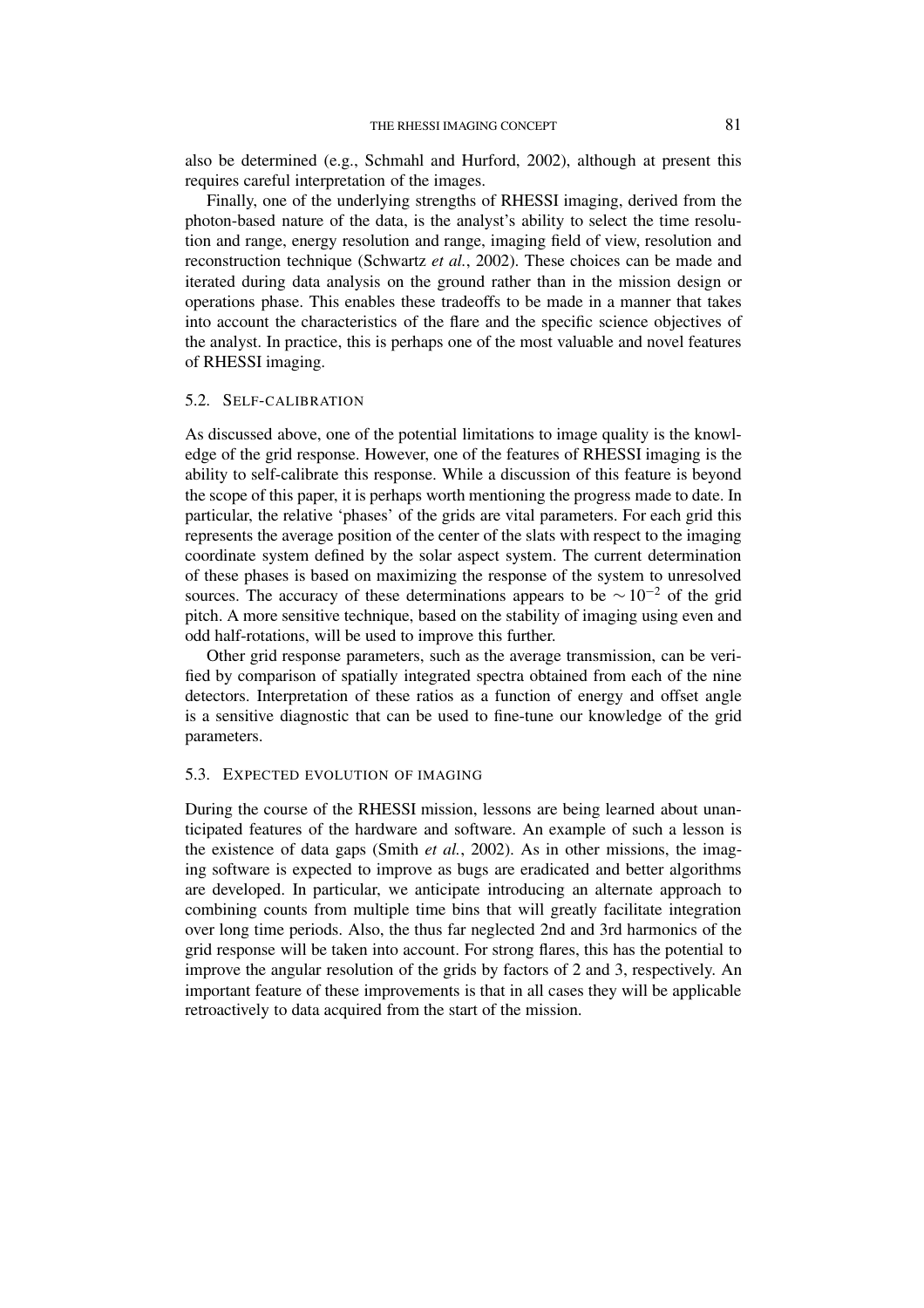## 5.4. CONCLUSION

In choosing an imaging concept for RHESSI, the selection of rotating modulation collimators was driven by the goals of high angular resolution, high sensitivity, good image quality and a 4-decade range of energies, all to be implemented within the practical constraints of a SMEX-class mission. As an additional feature, the photon-tagged data stream has afforded an unprecedented level of analysis flexibility to the user. Initial indications are that the RHESSI imaging technique has succeeded in providing imaging spectroscopy to meet these goals.

Nevertheless, the imaging concept does carry a cost, one imposed by its unfamiliarity and by the need for users to reconstruct images before they can proceed toward their real goal of addressing science issues. Effective image reconstruction requires integrating the hardware design, the analysis software and the user. This paper has described the imaging concept that unifies these three elements.

## **Acknowledgements**

We thank the PSI team led by Alex Zehnder for the care, technical expertise, and professionalism demonstrated in fabricating the imager, and M. Appleby for his skill and leadership in providing the fine grids. We acknowledge the role of H. F. van Beek in providing the coarse grids and many years of invaluable advice and insights. We are also grateful to Dave Clark at GSFC for numerous contributions to the imager alignment and calibration. Support for EJS came from NASA grant NAG 5-10180 to the University of Maryland. This work is supported by NASA grant NAS5-98033-05/03.

# **Appendix: Visibilities**

The concept of visibilities is borrowed from radio astronomy. In the context of RHESSI, 'counts' and 'visibilities' can be regarded as two time series that present the same information: the response of RHESSI to a spatial flux distribution. The visibilities are complex and effectively contain two count profiles. The real (cosine) part can be regarded as (mean-subtracted) counts from a cosine subcollimator, and the imaginary (sine) part corresponds to an identical subcollimator shifted by one quarter pitch perpendicular to the slats (a shift of  $90°$  in phase) i.e., a sine subcollimator. (In Equations (2) and (3),  $\Phi$  would be replaced by  $\Phi + \pi/2$ . ) Roughly speaking, the two parts of each visibility together contain the phase information provided by the aspect system and the amplitude provided by the detectors. The visibilities include the corrections for pointing excursions, transmission variations, and detector sensitivity effects, and so the inverse Fourier transform need only be applied to obtain a 'dirty' map of the source, with most instrumental artifacts removed.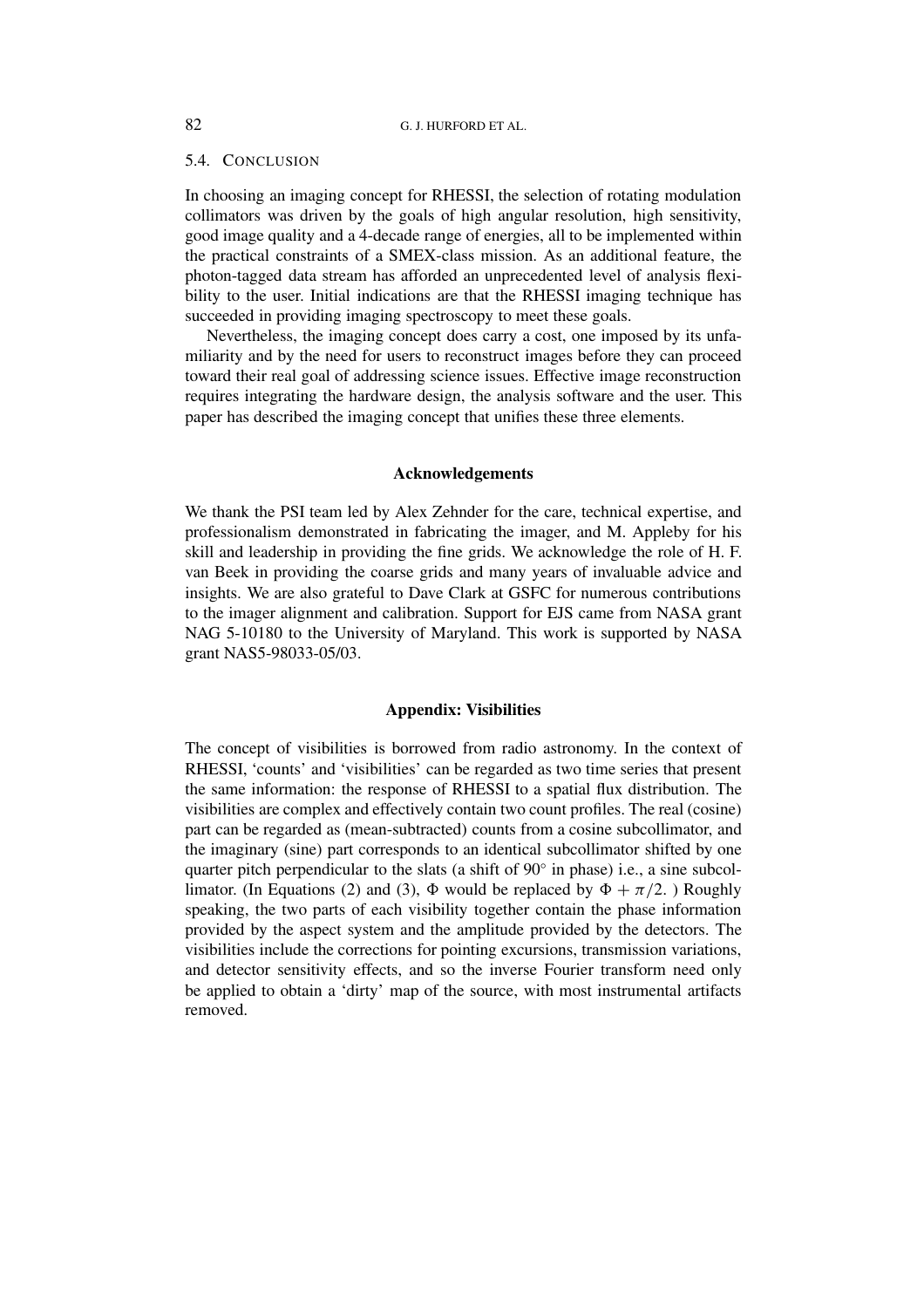It is worth mentioning that in early versions of RMC design, there were both sine and cosine subcollimators (e.g., Mertz, Nakano, and Kilner, 1986; Murphy, 1990), which would give the visibilities more directly. But our experience has shown this to be unnecessary in hardware, since with sufficient sampling of the modulation profile, relative amplitudes of the sine and cosine components can be determined from the modulation profile itself.

Clearly RHESSI imaging has much in common with radio astronomy interferometry and could benefit from the enormous efforts invested in that subject. Also, we have found that the use of visibilities with RHESSI has several intrinsic and unexpected advantages. Here we outline how a visibility can be related to the count modulation profiles for a point source. A more complete account of visibilities and Fourier space in the context of RHESSI will be given in a forthcoming paper by Conway, Schmahl and Hurford.

A visibility is the value of the 2D Fourier transform of a spatial flux distribution at a point in Fourier space. It can either be expressed in terms of a discrete pixel image, as for the counts in Equation (1) with  $P_{jm} = \exp(i\Phi_{jm})$ , *j* and *m* labeling time bin and pixel respectively, or for a continuous distribution  $F(x, y)$  at time *j*:

$$
\mathcal{V}(u,v) = \int \int F(x,y)e^{i\Phi(x,y;u,v)} dx dy,
$$
\n(12)

where  $(u, v)$  are the coordinates in Fourier space determined by the subcollimator's pitch *p* and the current angle  $\alpha_j$  of the grid slats. In fact the polar coordinates in Fourier space are just  $(1/p, \alpha)$  where  $u = (\cos \alpha)/p$  and  $v = (\sin \alpha)/p$ . The pitch determines the angular spatial frequency of a subcollimator  $K = 2\pi/p$ .

The visibility of a point source of flux  $F_0$  at coordinate  $(x, y)$  or  $(r, \theta)$  is therefore

$$
\mathcal{V}(u, v) = F_0 e^{i\Phi}, \quad \text{where} \quad \Phi = 2\pi (ux + vy) = Kr \cos(\theta - \alpha). \tag{13}
$$

For the same source, a RHESSI count modulation profile can be expressed as follows by combining Equations (2) and (3):

$$
\mathcal{C} = F_0 T \tau (1 + a_1 \cos(\Phi - \Psi_1) + \text{harmonics}). \tag{14}
$$

Comparison of Equations (13) and (14) reveals that the real part of the visibility,  $F_0$  cos  $\Phi$ , is similar to the second term in (14), aside from a known amplitude factor of  $T\tau a_1$  and a known phase offset of  $\Psi_1$ . From this it is clear that a RHESSI subcollimator of a particular pitch at a particular roll angle is providing a measure closely related to the Fourier transform, i.e., visibility  $\mathcal{V}(u, v)$ , at a particular point in Fourier space. Over the course of a rotation, the  $(u, v)$  points for a particular subcollimator sweep out a complete circle in Fourier space. Subcollimators of smaller pitch sweep out larger circles on the Fourier plane. Note that while coverage along the circles can be excellent with RHESSI (given enough counts to fill the time bins), the Fourier transform in regions between the circles remains unknown.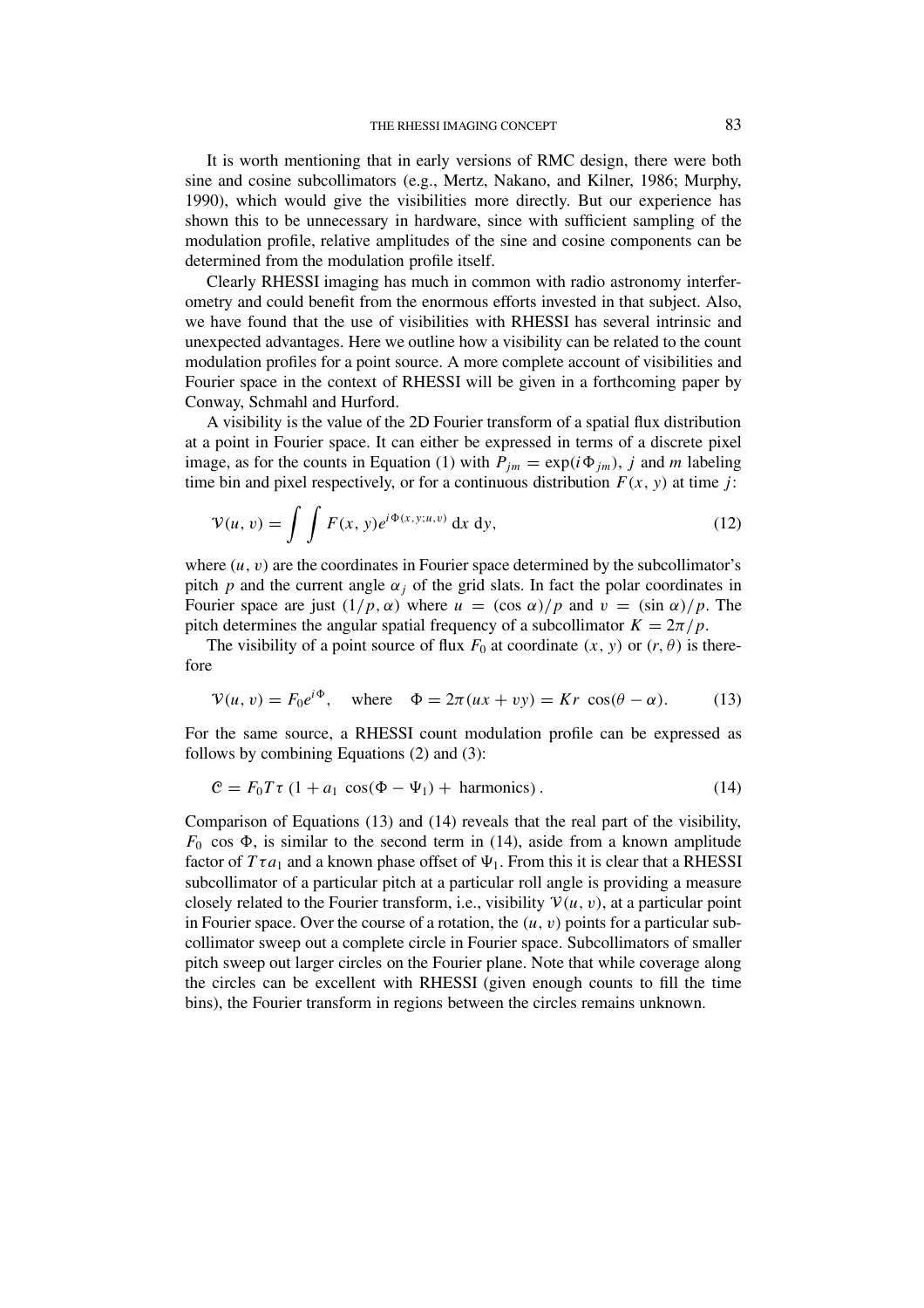The details of how counts are converted to visibilities are beyond the scope of this paper, though we will outline the process here. We assume, as do the other imaging algorithms, that the X-ray flux is restricted to a localized area of the Sun. This allows us to calculate the phase at map center for each time bin. The meansubtracted counts are fitted with cosine and sine time series. This is done so that only the first harmonic is fitted in the time series, which is all we need for the visibilities. The coefficients from these fits can then be used to yield the real and imaginary parts of visibilities. However these visibilities are based on an origin on the spin axis, which moves with respect to the Sun. It is then necessary to apply a correction, which simply involves multiplying each visibility by a complex number, to bring the visibilities to some fixed center (either Sun center or map center).

Figure 7 illustrates the close correspondence between count rate profiles and visibility profiles. The first panel shows a simulated modulation profile for two point sources about  $1\frac{1}{2}$  angular pitches apart. This shows the beating of the sources in the form of slow modulation of the amplitude. The second panel shows the visibilities computed for the same sources. The cosine component (real part) of the visibility precisely mimics the amplitude and phase of the count modulation. The dotted curve shows the sine component (imaginary part),  $90^\circ$  out of phase with the cosine component. The amplitude and phase are shown in the third panel. The amplitude, which equals the root quadratic sum of the sine and cosine components, is the envelope of the modulated curves. The phase wraps from  $-180°$  to  $180°$  and back again as the lines of constant phase (see Figure 4) move across the source.

The units used in visibilities warrant some further discussion. According to Equations (13) and (14), the minima-to-maxima variation of the visibilities is several times larger than that of the counts. (Compare the ordinates of the first two panels of Figure 7.) In fact, when the subcollimator pattern is ideal and perfectly triangular,  $(a_1T = 2/\pi^2)$ , the minima-to-maxima variation of  $Re[\mathcal{V}_i]$  is  $\pi^2/2 = 4.9$ times that of the count profile. Note also that our definition of visibility is such that the amplitude of the visibility for a point source is equal to its flux  $F_0$ . The amplitude for an extended source of the same flux will be less that  $F_0$  if the source size exceeds the angular resolution. This means that the individual visibilities do not necessarily contain information on the total flux of the source,  $F_0$  – an important fact to remember in creating images using visibilities. In practice, this is not a problem because  $F_0$  can be estimated by comparing visibilities at different spatial frequencies.

In working with RHESSI data, visibilities offer a convenient intermediary between the observed counts and images that have been corrected for all of the spin-axis excursions, slit-shadowing, transmission and dead time effects. Since visibilities are essentially counts from an ideal subcollimator, it is easy to perform a graphical analysis on the visibilities, as illustrated in Figure 3. This kind of analysis can yield estimates of the position and size of a source that are free from the assumptions (usually smoothness) that must be made to construct images.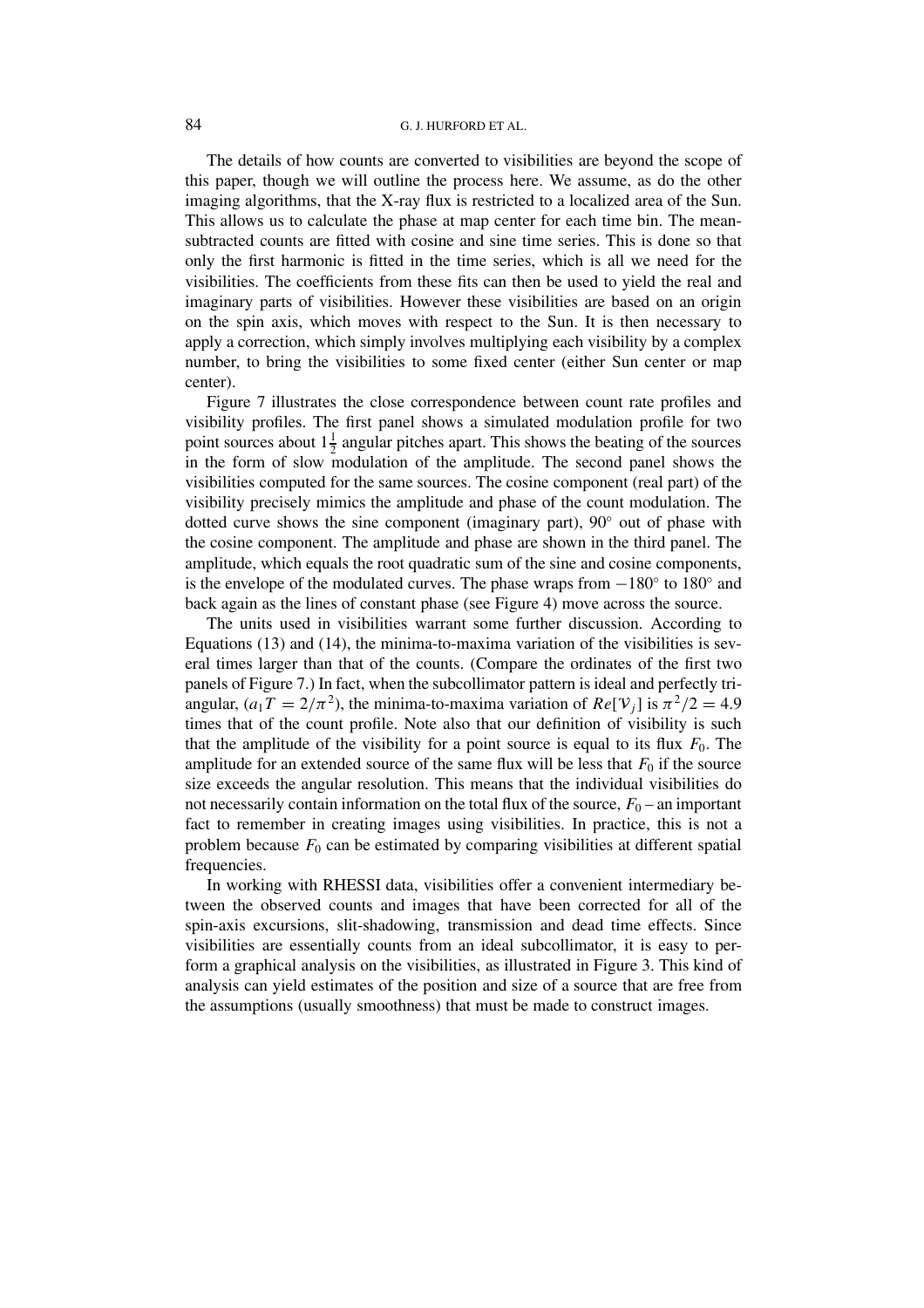

*Figure 7. Top*: simulated modulation profile for one subcollimator for a double source totaling 40 000 photons. Note the beating of the sources, which are about 1.5 angular pitches apart. *Middle*: the *solid curve* is the real part (cosine component) of the visibility, and the *dotted curve* is the imaginary part (sine component). The cosine component reproduces the count rate profile precisely in amplitude and phase. *Bottom*: Amplitude and phase of the visibilities.

Potential disadvantages of using visibilities are the introduction of a systematic error and a correlation of noise on visibilities in neighboring time bins. There is also the problem that since visibilities are constructed from two or more adjacent time bins, successive visibilities are not truly independent quantities. However, from our experience with many simulated sources, we can summarize the advantages of using visibilities as follows:

(1) The aspect correction can easily be applied while constructing visibilities from the observed counts.

(2) Due to 1, visibility modulation patterns do not need to be corrected for the aspect solution for each time bin.

(3) Due to 2, operations involving modulation patterns can be performed with a convolution based on Fast Fourier Transform methods rather than a matrix multiplication. This allows a speed up of order  $M^2$  as compared to M log M, where M is the number of time bins.

(4) Due to 2, integration of visibility values over several rotations simply involves adding together visibility series from those rotations.

(5) In constructing visibilities from observed counts, there is effectively a smoothing, which relaxes problems arising from zero counts in some time bins.